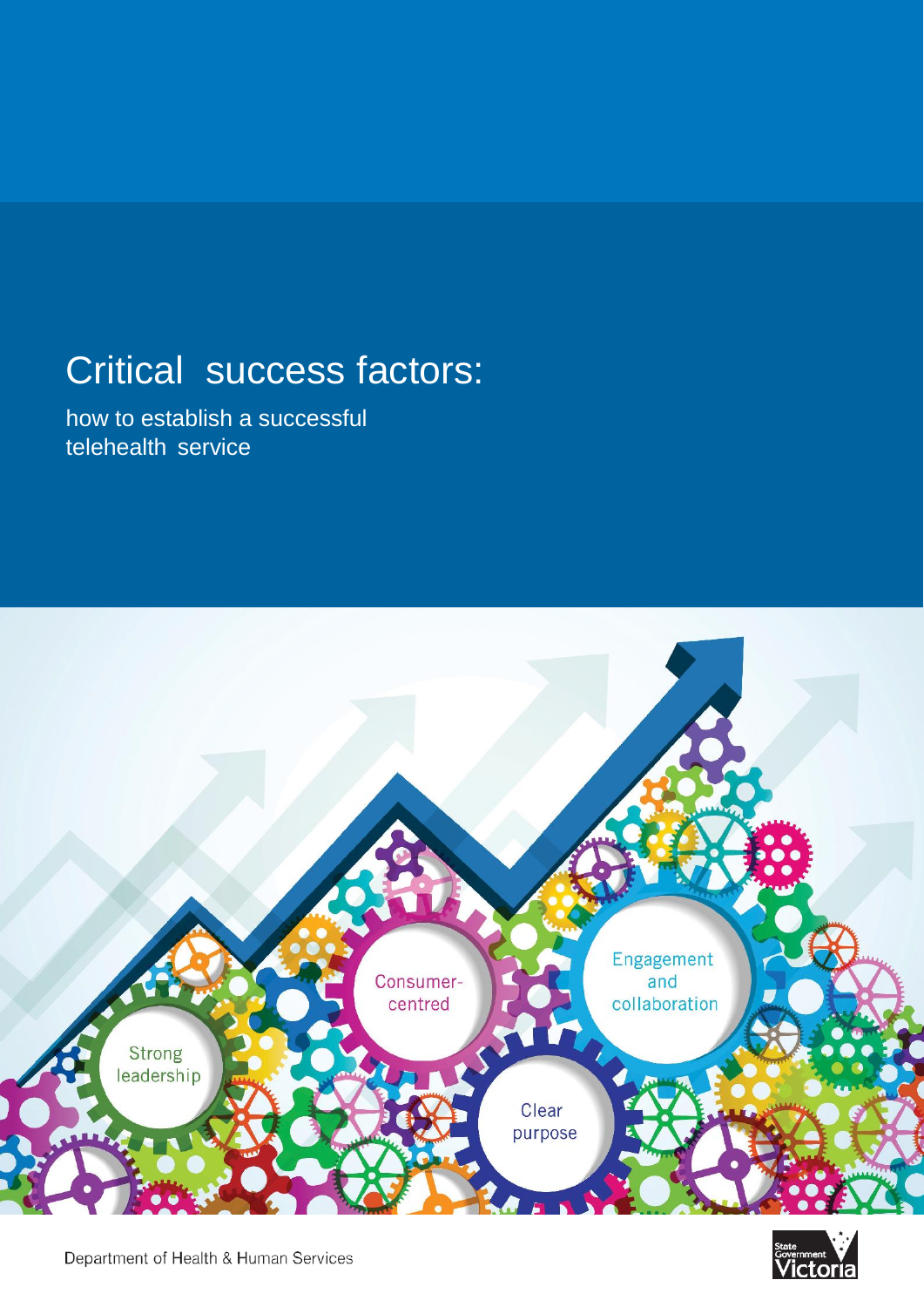## **Accessibility**

To receive this publication in an accessible format phone 03 9096 1405, using the National Relay Service 13 36 77 if required, or email: [geraldine.mcdonald@health.vic.gov.au](mailto:geraldine.mcdonald@health.vic.gov.au)

Authorised and published by the Victorian Government, 1 Treasury Place, Melbourne.

© State of Victoria, February, 2015

This work is licensed under a Creative CommonsAttribution 3.0 licence (creativecommons.org/licenses/by/3.0/au). It is a condition of this licence that you credit the State of Victoria as author.

ISBN 978-0-9924829-8-5

Available a[t http://www.health.vic.gov.au/telehealth](http://www.health.vic.gov.au/telehealth)

(1411002)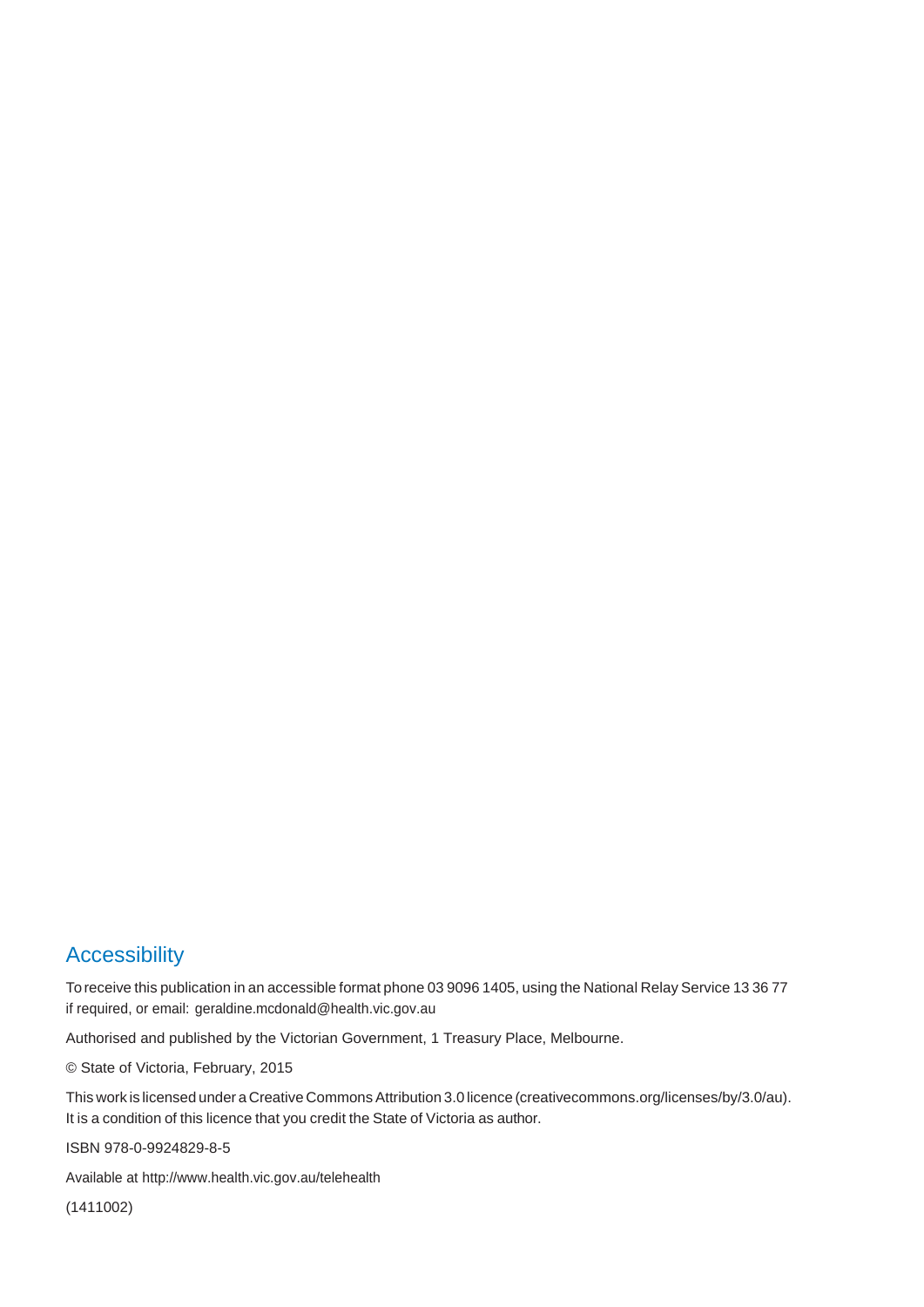# **Contents**

| Introduction                                                                   | 1  |
|--------------------------------------------------------------------------------|----|
| Understanding telehealth                                                       | 2  |
| What is telehealth?                                                            | 2  |
| Why consider telehealth?                                                       | 2  |
| Types of telehealth services                                                   | 2  |
| Where to start                                                                 | 3  |
| Critical success factors for successful telehealth                             | 4  |
| A clear purpose has been established                                           | 4  |
| There is strong leadership and dedicated coordination                          | 5  |
| Key stakeholders and consumers recognise the benefits and are engaged          | 6  |
| Project planning and a readiness assessment informs implementation             | 8  |
| Technology and clinical service needs are well matched                         | 10 |
| A sustainable workforce model underpins the service                            | 12 |
| Change management is a focus                                                   | 14 |
| Clinical responsibility and governance protocols have been clearly articulated | 16 |
| A sustainable funding model is in place                                        | 18 |
| Services are consumer-centred and consumers supported in adopting telehealth   | 20 |
| There is ongoing review and evaluation                                         | 22 |
| Involvement and collaboration across the sector                                | 24 |
| Feedback and contributions to this document                                    | 25 |
| Contact details for Victorian agencies that can provide advice and assistance  | 26 |
| Useful websites and further information about telehealth                       | 27 |
| References drawn on in developing critical success factors                     | 28 |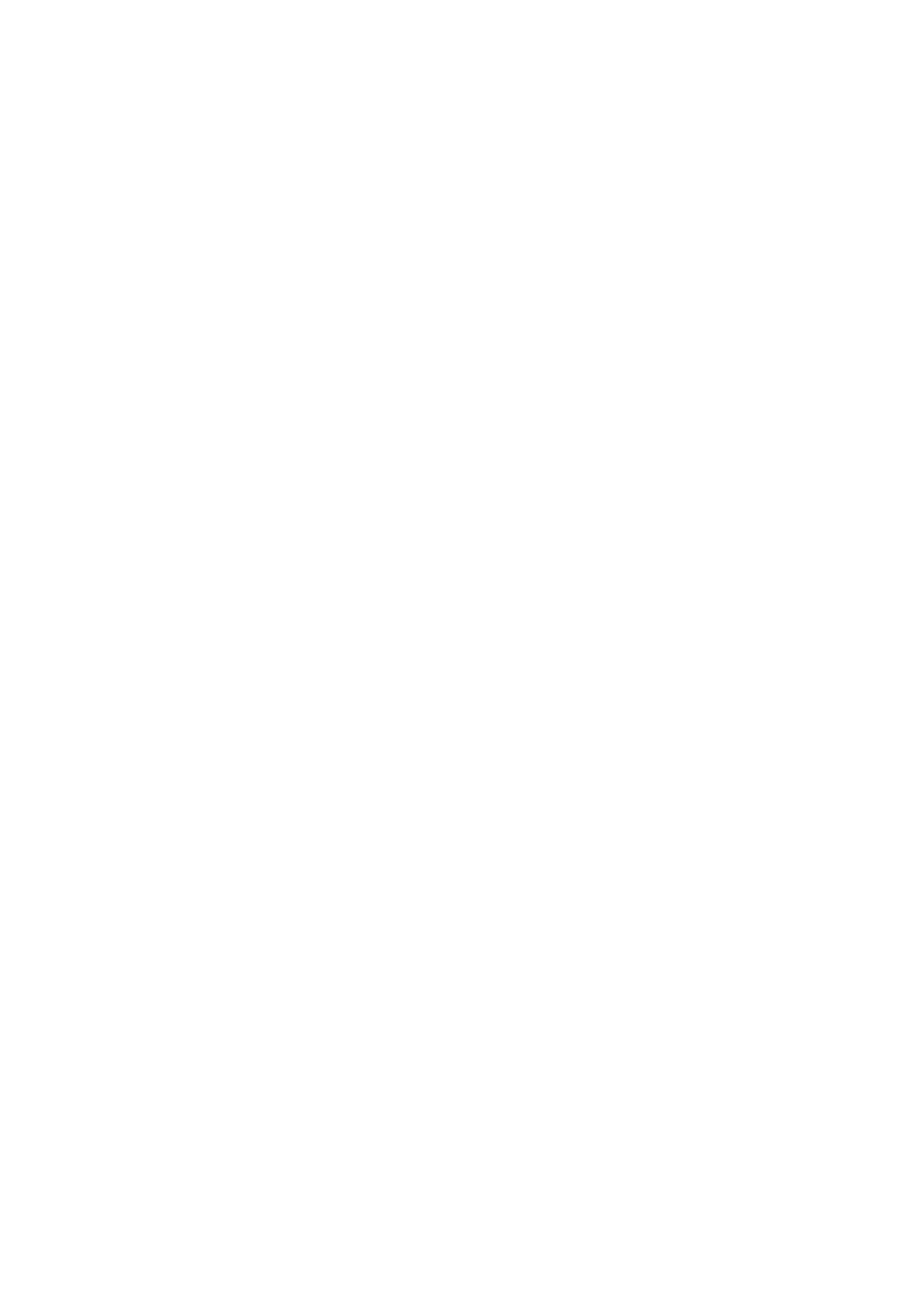## <span id="page-4-0"></span>**Introduction**

Telehealth is increasingly being used to support the delivery of, and improve access to, clinically appropriate and cost-effective consumer-centred care.

A range of telehealth initiatives trialled across Victoria have demonstrated that the effective and efficient use of telehealth can result in better access for consumers aswellasdeliverservicesmoreefficiently.However, it has been challenging to build on these initiatives to develop system-wide telehealth services.

The diversity in projects and initiatives, target populations and geographic and social landscapes in which telehealth services have been established make it difficult for clinicians,executivesandadministratorstoidentify what is applicable and relevant when developing telehealth services.While there is no 'one size fits all' approach to telehealth implementation, the literature identifies factors that strongly influence the success or failure of a telehealth service.

*Critical success factors: how to establish a successful telehealth* service aims to identify these factors to provide health services with insight into the environmental conditions that will increase the likely success rate of telehealth services. It offers a practical resource that highlights the key issues identified as essential to building a sustainable telehealth service, while drawing on some of the 'sticking points' that have hindered previous efforts.

The following are the identified critical success factors. As telehealth services proliferate, these will be added to and amended as newimplementation experiences identify other issues that can support or hinder the development andexpansionoftelehealthservices.

#### Critical success factors

- 1. [A clear purpose has been established](#page-7-2)
- 2. [There is strong leadership and dedicated](#page-8-0)  [coordination](#page-8-0)
- 3. [Key stakeholders and consumers recognise the](#page-9-0)  [benefits and are engaged](#page-9-0)
- 4. [Project planning and a readiness assessment](#page-11-0)  [guides implementation](#page-11-0)
- 5. [Technology and clinical service needs are well](#page-13-1)  [matched](#page-13-1)
- 6. [A sustainable workforce model underpins the](#page-15-1)  [service](#page-15-1)
- 7. [Change management is a focus](#page-17-1)
- 8. Clinical responsibility and governance protocols have [been clearly articulated](#page-19-0)
- 9. [A sustainable funding model is in place](#page-21-0)
- 10. [Services are consumer-focused and consumers are](#page-23-0)  [supported in adopting telehealth](#page-23-0)
- 11. [There is ongoing review and evaluation](#page-25-0)
- 12. [Involvement and collaboration across the sector](#page-27-0)

A range of research reports and conference papers, evaluations and the viewpoints of practitioners in the telehealth field have been drawn upon in synthesising these critical success factors. Case studies highlight successful approaches to implementation and some of the issues that have impacted on success.

In particular, the Department of Health & Human Services thanks Dr Victoria Wade for her advice and sharing of her experiences and research. The Department also appreciates the input and feedback received from representativesontheTelehealthAdvisoryCommittee.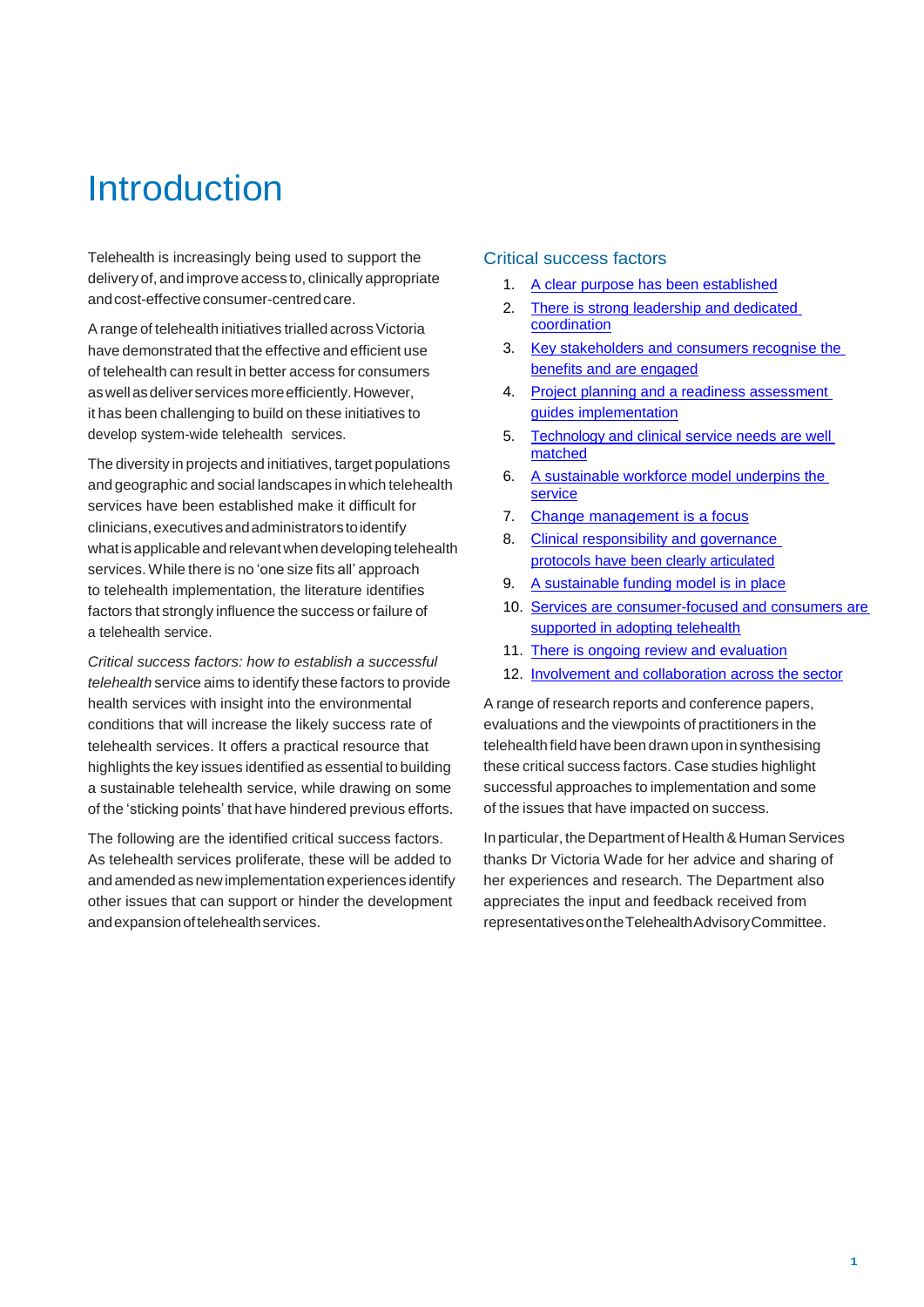## <span id="page-5-0"></span>Understanding telehealth

## <span id="page-5-1"></span>What is telehealth?

There is a range of terms used to describe the delivery of health services using technology.

Telehealth is commonly defined as the provision of healthcare delivery or related processes (such as education), when some of the participants are separated by distance and information and communication technologies (ICTs) are used to overcome that distance. Common telehealth technologies include videoconferencing and store and foreward technologies.

There are often distinctions between telemedicine and telehealth, with the former limited to those being delivered by physicians, and the latter by health professionalsingeneral,includingnurses,pharmacists and allied health professionals. Telehealth is taken to include other aspects of healthcare such as disease management, prevention and health promotion.

The term telecare also has a broader application and can include the delivery of a range of care services using technologies.

As the use of technology for the delivery of specialties increases, new terms are also emerging. For example, teleophthalmology is a branch of telehealth that delivers eye care through digital medical equipment and telecommunications technology. Teledentistry, telepsychology and teledermatology are other terms used to describe the delivery of specific health services usingtechnology.Theseareall subsetsof telehealth.

The application of telemedicine and/or telehealth to the home environment has introduced another concept of telehomecare or home telehealth, including home monitoring.

E-health is commonly used as an umbrella term that includes telehealth, electronic medical records, and other components of health IT.The National E-health strategy for Australia identifies E-health as both the essential infrastructure underpinninginformation exchange and as a key enabler and driver of improved health outcomes.

<span id="page-5-2"></span>The commonality between all these services is that they use technology to provide direct health services, share information and link healthcare professionals.

## Why consider telehealth?

Telehealth can be considered as an alternative or complementary model of service delivery:

- For consumers and families, telehealth improves access to specialist and primary cares services, reduces disruption eliminating the need to travel to access health services, improves choice of practitioners and potentially reduces waiting times for health services. It can improve consumer outcomes through greater access to health services.
- For health professionals and health services, telehealth reduces travel between locations and provides access to specialist peer support. It enables practitioners to conductmultidisciplinarycareplanningwhenhealthcare professionalsarelocatedacrossvariousservices. It is used to deliver training and education options and reduces rural practice isolation. The availability of telehealth services can improve the capacity for services to recruit staff and retain health professionals.
- For governments, telehealth services have the potential to improve access to special services, reduce the overall cost of delivering services into rural and regional areas, deliver better services and improve health outcomes.

As technologies continue to improve and become more widelyavailable, telehealth also offers an opportunity for consumers to become more involved in their care and in health service planning. This shift from traditional physician-centred practice to consumer-centred care offers greater potential to improve the health outcomes of the population as consumers take on the responsibility for managing their health using telehealth such as home monitoring technologies.

## <span id="page-5-3"></span>Types of telehealth services

Telehealth is being used in a range of service models.

The introduction of the Medicare Benefits Scheme (MBS) item numbers for telehealth has increased the use of telehealth for specialist consultations directly to consumers across a range of disciplines, including dermatology, ophthalmologyanddiabetes management.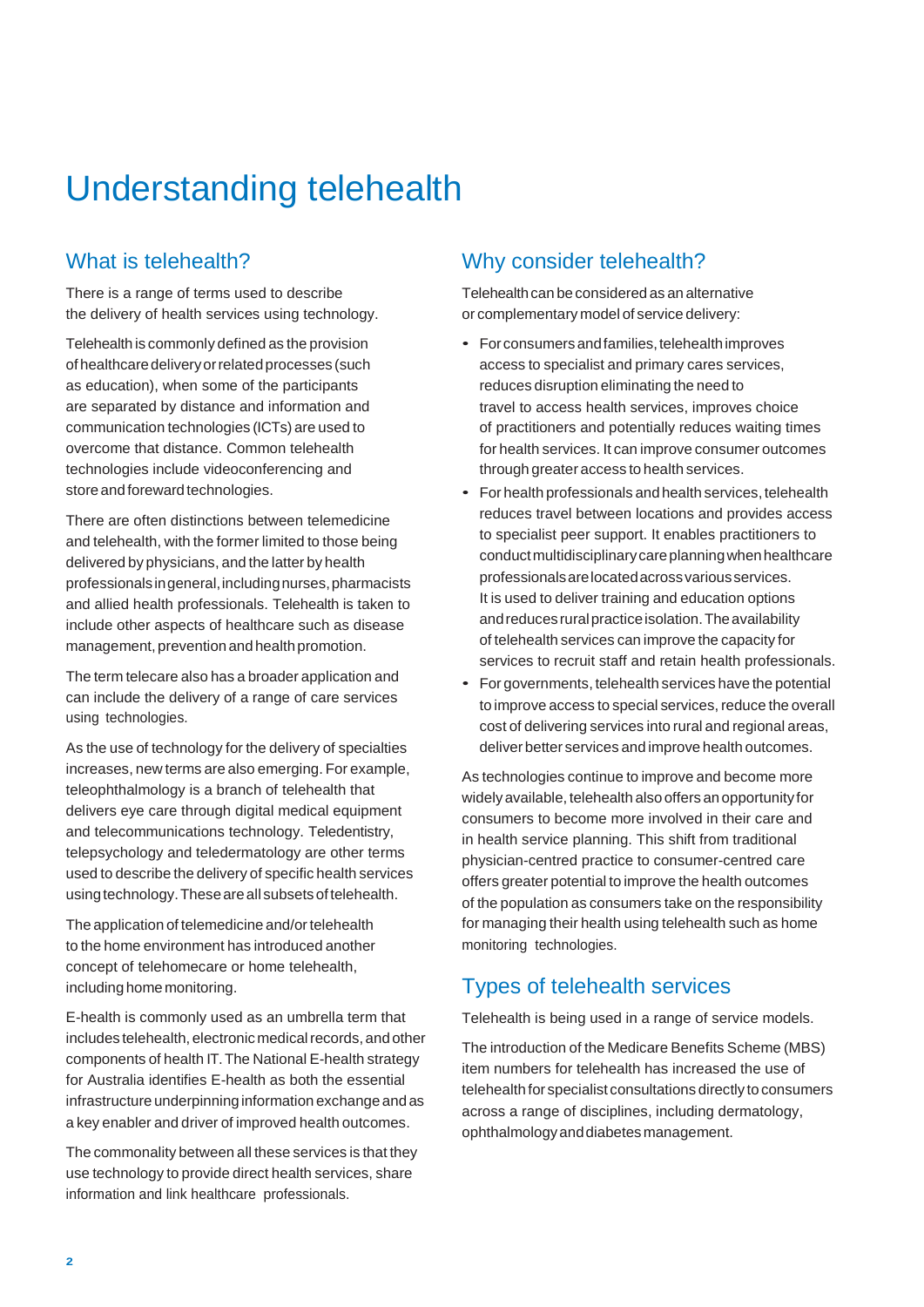Videoconferencingisenablingspecialists towork remotely with allied health services or local specialists to oversee the provision of care. As an example, the statewide paediatric telehealth service, which is being rolled out across Victoria, is enabling regionally based paediatricians and GPs to treat local consumers with support and specialist advice from sub-specialists at The Royal Children's Hospital and Monash Children's Hospital. This not only reduces the need for consumers and their families to travel to receive sub-specialist care, it provides regional practitioners access to knowledge and support from colleagues in other health services, which will improve their capacity to deliver care to their consumers.

In regional areas consumers that are presenting in emergency departments or patients that are deteriorating and require time-critical attention, such as those who are diagnosed as having had a stroke are receiving advice andtreatmentfromspecialistsviavideoconferencing. Using telehealth in these environments is complex, as the technology must be trustworthy and immediately available to avoid time delays.

Telehealth is also enabling multidisciplinary clinical discussions involving a range of specialists in the care of a consumer. In Victoria, videoconferencing technology is used to link clinicians to cancer multidisciplinary meetings (MDM) across Victoria to inform decision making. These linkages include metropolitan clinicians into metropolitan MDMs, specialist diagnostics into regional MDMs, region-wide MDMs for low volume cancers and GPs. This approach has been found to be particularly successful in managing the overall healthcare plan for consumers.

Imaging-oriented services like teleradiology and, to a lesser extent, telepathology, have been successfully embedded in clinical environments and are now often part of routine healthcare. Videoconference-enabled education is becoming a standard process to support medical education and training.

Other initiatives that are underway include the use of telehealth-enabled remote consumer monitoring. Consumers are able to take their own vital signs and biometric measures that can be monitored by the health service with a 24-hour escalation process for signs and symptoms of deterioration. This model of care captures a richer set of information than would be achieved if a consumer attended a consultation and allows the consumer to customise and adjust their healthcare based on this information.

It is not the purpose of this document to identify the breadth of applications fortelehealth in delivering health services. There are a great number of examples that can be found across specialist areas, consumer cohorts and in different settings that will inspire and provide useful examples of ways that telehealth can make an existing service more accessible or establish new servicemodelsandcapabilities.

## <span id="page-6-0"></span>Where to start

A first step is to contact agencies that can provide assistance and advice on implementation and identify otherinitiativeswherepossiblesynergiesexist. The Telehealth Unit in the Department is a good starting point to discuss your initiative and determine synergies with other projects and opportunities to leverage from existing initiatives.

AcrossVictoria, many regional and sub-regional health services have already put into place telehealth officers who can assist in identifying possible sources of advice and assistance.

Each of the rural regions has a Rural Health Alliance (RHA) that is responsible for managing the telecommunications infrastructure for information exchange needs for public health services in the region. These organisations may provide advice on regional telehealth initiatives, existing technology available in health services, and how the RHA can assist in implementation of a new telehealth initiative.

Medicare Locals have traditionally had a role in supporting the adoption of telehealth across the primary healthcareservices,includingGPs.Astheytransition to become Primary Health Networks (PHNs) under new Commonwealth arrangements, it is hoped that their role in supporting telehealth implementation will be maintained.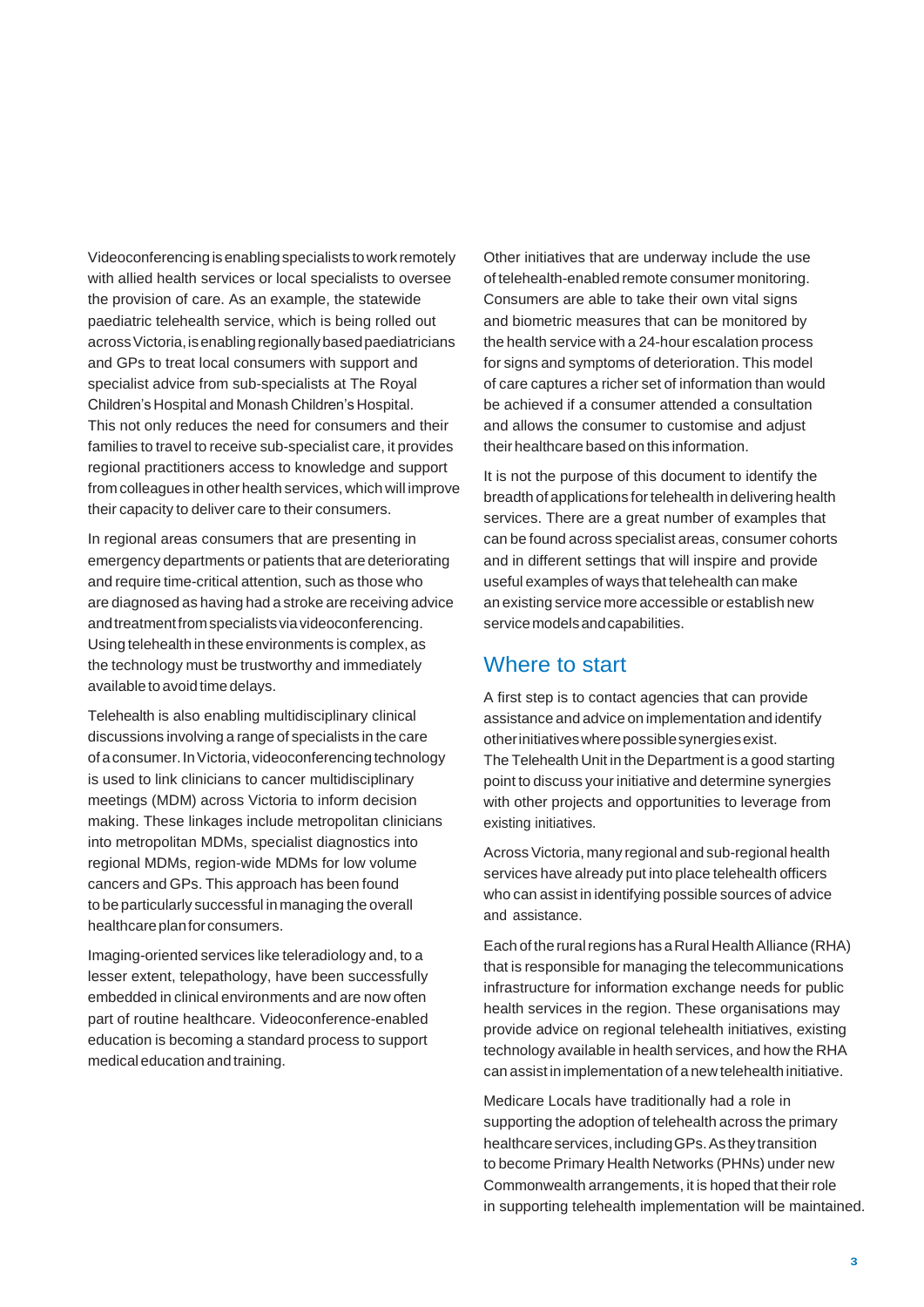## <span id="page-7-2"></span><span id="page-7-0"></span>Critical success factors for successful telehealth

## <span id="page-7-1"></span>1. A clear purpose has been established

In developing a telehealth service model it is essential to clarify the specific purpose of the service. Telehealth services should not be adopted just because the technology is available. Having a clear purpose will also enable the service to be evaluated against what was initially intended.

Improvements in consumer outcomes should underpin the implementation of a telehealth service. There may be other objectives for a telehealth service as well, such as efficiencies or cost-savings. It is important that these are documented, although measuring these could be problematic.While there is evidence that telehealth can have a positive impact on consumer access and care, improvements in clinical outcomes and cost-savings are harderto measure.

It is important to specify the clinical uses the service will be focused on, but also consider other services which might be delivered via telehealth.Service targets in terms of volumes are a good mechanism to ensure that the service is targeted to specific outcomes.

A pilot project offers an opportunity to understand and model uptake rates within a community and health service to ensure that the service will be viable and used to capacity. It will provide an opportunity to test and adjust the approach without impacting too broadly, and will assist in determining whether the service can meet its objectives. Even with a pilot program, there must be a commitment to embedding thepractice.

#### To consider

- Why is a telehealth service model being considered and what is it intended to achieve?
- What is the problem that needs to be solved using telehealth?
- How will telehealth contribute to the organisation's overall vision?
- What outcomes are anticipated and how will thesebemeasured?
- Have examples and evidence of effective telehealth technologies used in similar contexts been identified?

Telehealth to deliver improved responses to stroke in regional areas - the experience of the Victorian Stroke Telemedicine program

The delivery of optimal stroke care in rural/regional Victoria is challenging for several reasons including a shortage of stroke care units; limited availability of stroke specialists; and time delays for consumers due to long distances to access acute services.

Intravenous thrombolysis (t-PA) as an acute treatment of stroke greatly reduces disability. In 2011, only 13 per cent of rural and regional hospitals used t-PA. Furthermore, the proportion of consumers that present to regional hospitals that receive t-PA continued to be very low, 2 per cent compared to international best practice of over 10 per cent.

The Victorian Stroke Telemedicine (VST) program lead by the Florey Institute of Neuroscience and Mental Health began in 2010, when the first pilot project linked doctors at Bendigo Health to a network of specialist stroke neurologists in Melbourne to evaluate patients with acute stroke.

Key drivers for VST were to:

- improve rapid diagnosis, treatment and organisation of care processes for acute stroke
- ensure equity of stroke care received regardless of geographiclocation
- ensure that effective thrombolytic therapy was available.

Evaluation found that the VST pilot enhanced clinical decision making regarding stroke care by providing real time access to brain imaging, as well as high quality audio-visual communication to facilitate the remote consultations.

For further information:

**Professor Chris Bladin** 

Clinical Lead, Victorian Stroke Telehealth Project The Florey Institute of Neuroscience & Mental Health **Melbourne Brain Centre** Email: Chris.bladin@unimelb.edu.au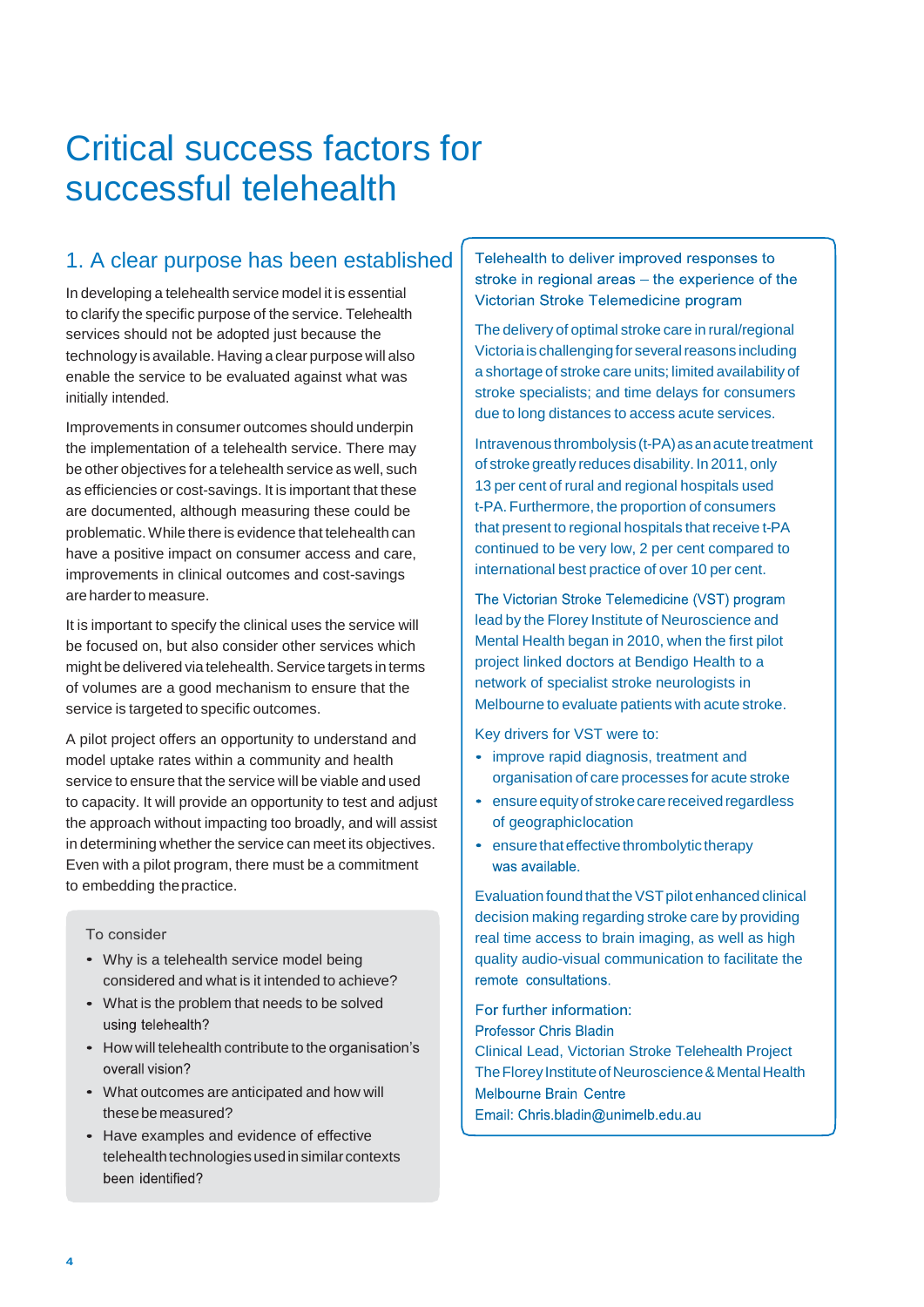## <span id="page-8-0"></span>2. There is strong leadership and dedicated coordination

Strong leadership and executive support are essential to build an organisational culture that has capacity for changeandimprovement.

The development of a telehealth initiative needs to align with an organisation's strategic plan, vision and mission. It also needs to be grounded on a compelling business case and a commitment to supporting the change to existing processes.

An internal champion, such as the CEO, will help ensure that telehealth is appropriately resourced and supported through the organisation.

### Leading change in the Barwon-South **Western Region**

As part of the Barwon South West Strengthening Health Services Collaboration, in 2013 Barwon Health established a role to support development of telehealth capability for evolving models of care across the region. The Regional Telehealth Program Manager is the key contact for telehealth promotion, initiatives and support for the 19 health service members as they elect to opt into telehealth. The role is also responsible for developing seamless and sustainable access to telehealth services across theregion.

Telehealth features in the Barwon Health strategic plan, which aligns closely with the business plan. Barwon Health's CEO has been a leader in advocating for telehealth, seeing it as an opportunity toimprove sustainable, consumer-centred healthcare linked to R3: *right care, right time, right place.*

In 2014, Barwon South West Telehealth held its first Telehealth Awareness Week to bring together key stakeholders to identify telehealth opportunities and progress the development of a telehealth strategy.

For further information: Rebecca Eastgate Regional Telehealth Program Manager **Barwon Health** Email: rebecca.eastgate@barwonhealth.org.au Governance structures need to reflect responsibility for project functions. It may be appropriate to create a governance group that includes high-level decision makers from across the organisation to oversee implementation and promote integration.

A dedicated telehealth coordinator who is empowered to manage and sustain telehealth initiatives, has the clinical and operational skills, can direct internal resourcing and has executive visibility to promote key milestones of the project will foster success.

A telehealth coordinator can work as an agent of change across an organisation to drive implementation, including process design, training support, managing the development of policies and guidelines and negotiating technical solutions associated with telehealth.

Fortelehealth services involving more than one site, it is suggested that a health worker or other staff member has responsibility for supporting the use of telehealth to manage practical issues at each site.

Successful implementation of the program relies on a balance between top–down implementation of revised business processes and governance frameworks with bottom–up innovation that reflects and responds to the needs of clinicians and consumers.

- Has the project gained support from senior leadership?
- Have internal champions been identified for the initiative?
- Is there recognition and support for change fromcliniciansandexecutive?
- Does the project leader have good project management skills to drive sustainable implementation, integration and organisational change?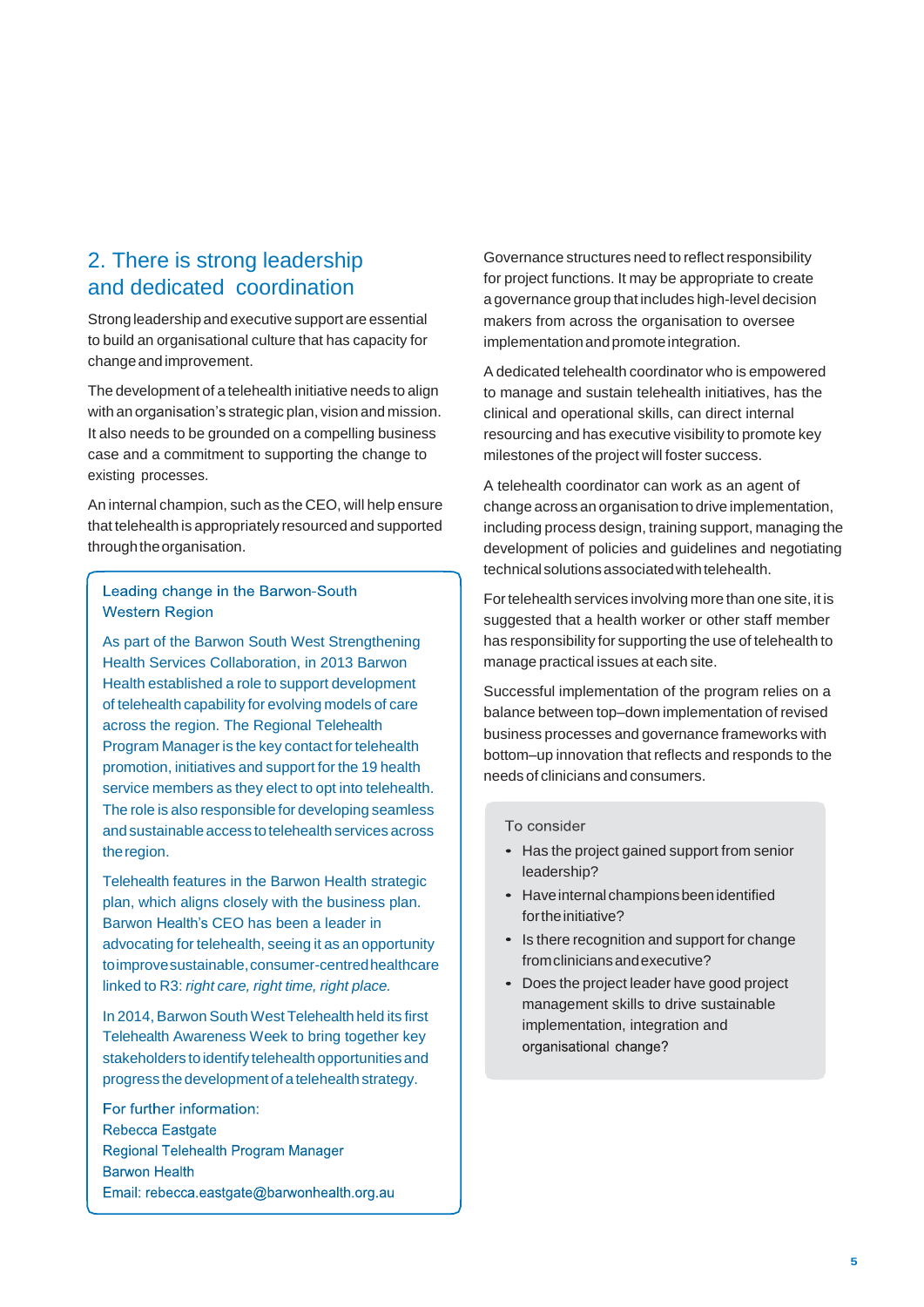## <span id="page-9-0"></span>3. Key stakeholders and consumers recognise the benefits and are engaged

Tobe successful, any telehealth service requires the support and engagement of key stakeholders throughout implementation.

It is essential that those delivering health services using telehealth understand the benefits. Support for the service will depend on the clinician's confidence in the technology, their belief that telehealth will not add to their workload, and understanding that a telehealth consult will provide the same or better value and quality of service to a consumer.

Creating a clear and compelling narrative that describes the way the technology can help transform service delivery, experience and outcomes will be important.

It is also important to explain how telehealth will integrate with existing practices. Opportunities for engagement and feedback should be built into the establishment and design phase. Clinicians and administrators need to have input into the decision-making process, including determining the most appropriate technologies, setting the policies and identifying evaluation measures. This is critical in creating a sense of ownership in the project at a local level and contributes to project success.

Ensuring consumer engagement during the project is also important. Most health services are well connected to their communities and many have consumer advisory committees or consumer representatives on committees. Telehealth is no different and should aim for consumer representation in all levels of service development phases. Traditional communication tools, including progress reports, website pages and posters, can highlight implementation progress and provide services with an opportunity for involvement. Information should address the factors that are likely to inhibit take-up from clinicians andconsumers.

Feedback loops, such as surveys or feedback boxes for consumers, promote engagement and offer an important source of information upon which to make improvements. Results of staff and consumer surveys should be regularly compiled and distributed for discussion and to promote ongoing improvement to service design. Tobe successful, staff and consumers need to feel confident that the feedback is acted upon and that there is a commitment to addressing issues that are raised.

- Have staff had the opportunity to be involved in developing the project plan and considering the evaluation measures?
- Are there success stories that can build clinician interest andsupport?
- Have community or consumers been consulted in designing the service?
- Have regular lines of communication been established to keep all stakeholders well informed ofprogress?
- Are feedback mechanisms in place to ensure the issues and considerations of staff and consumers are captured and can be addressed?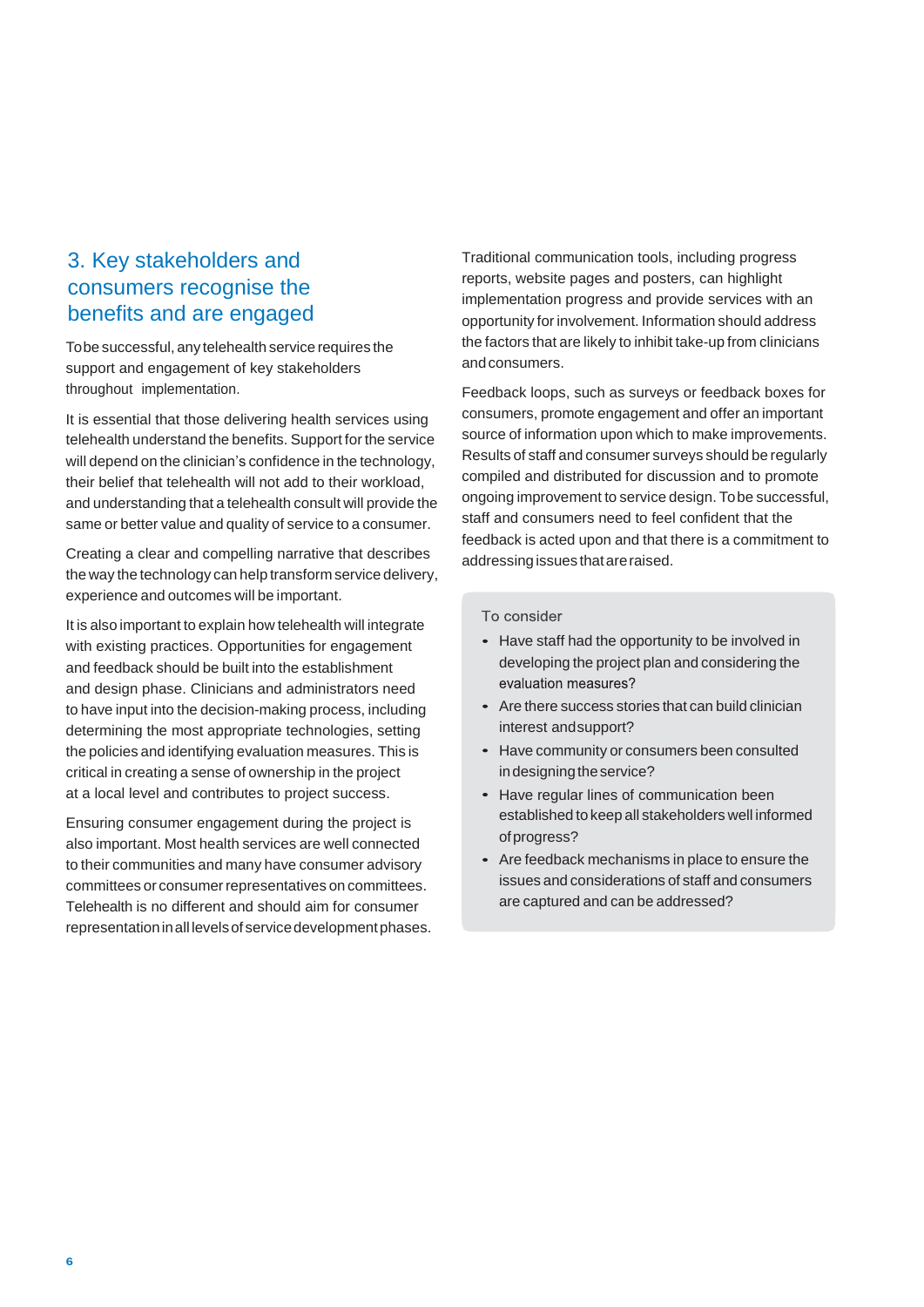Strengthening success through engagement - The Royal Children's Hospital (Melbourne)

In 2012, The Royal Children's Hospital in Melbourne commenced widespread implementation of telehealth across all clinical services. Most consultations are to families in their homes, typically for review appointments and with known patients. Most specialties now offer at least some telehealth, with around 60–80 consultations per month hospital-wide.

The Family Advisory Council was consulted early on and a Telehealth Steering Committee established, consisting of IT, two senior medical clinicians, the executive sponsor, Director of Ambulatory Services, Specialist Clinics Manager, media producer, finance and telehealth program manager.

A telehealth website contains comprehensive resources for staff, including information on getting started, running a telehealth consultation, Medicare eligibility and billing, hospital procedures, practical tips and medico-legal considerations.

A participant feedback survey and a self-subscribing emailing list were utilised to inform the development of the service and have been invaluable in connecting with stakeholders.

Telehealth is being promoted to parents and families so they might initiate a discussion about telehealth with their clinician. Promotional activities included TV and other local media stories, banners in Specialist Clinics, messages on in-house TV screens, links on the RCH internet and parent guide, brochures on display in Specialist Clinics and sent out with discharge summaries and Specialist Clinics letters.

Capitalising on the positive experiences of early adopters, along with the clinical lead role, has been vital in engaging clinicians. The approach to telehealth rollout has been 'local ownership' - telehealth is 'owned' by individuals and departments, rather than the 'telehealth unit'. Crucial to the engagement of clinicians has also been 1:1 support as needed – increasingly this is now available from within Specialist Clinics.

For further information: Susan Jury The Royal Children's Hospital, Victoria Email: [susan.jury@rch.org.au](mailto:susan.jury@rch.org.au)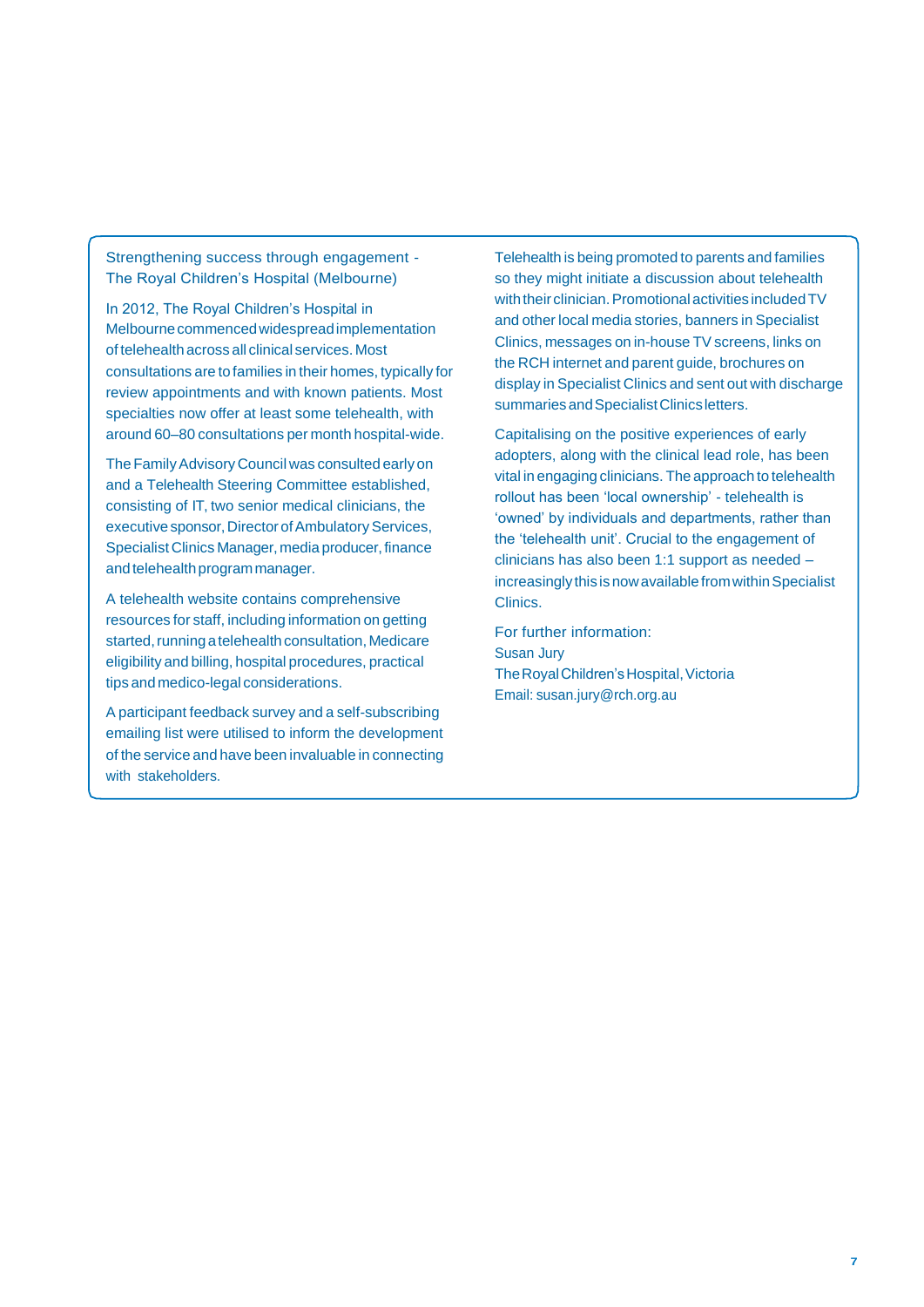## <span id="page-11-0"></span>4. Project planning and a readiness assessment informs implementation

Developing a detailed project plan will assist in articulating what the telehealth service is aiming to achieve; establish project parameters, scope and timelines and identify the risks and how these could be addressed. As part of this, it is important to establish short and long-term goals and the methods of measuring them.

Robust data is also required as part of this project planning phase. It is essential to gather detailed information on current service provision and availability, demand patterns, consumer demographics and technical capabilities. This will assist in identifying potential outcomes and establish a baseline against which to measure success.1

Project planning needs to encompass a readiness assessment to understand the extent to which the organisation and the consumer community are ready to accept telehealth. Readiness for change considers capacity for making change and the extent to which individuals perceive the change as needed. Individual or organisational readiness to accept innovation may also be shaped by the readiness of others, indicating the importance of leadership in implementing telehealth innovations.

#### To consider

- Has a project plan been developed?
- Has a telehealth readiness assessment been undertaken to understand the capacity for organisational, clinician and consumer adoption of telehealth?
- Has an assessment of community health needsbeenundertaken?

Testing for readiness prior to implementation of a telehealth service saves time, money and energy. It can identify which clinicians, organisations and consumer groups are able to support successful implementation.

A range of aspects of readiness need to be considered, including organisational readiness, clinician and personnel readiness, and community and consumer readiness.

It is essential to explore the resources that can support this process. There is a range of toolkits, implementation guides and otherinformation available from government agencies, clinical networks and other organisations that support the adoption of telehealth.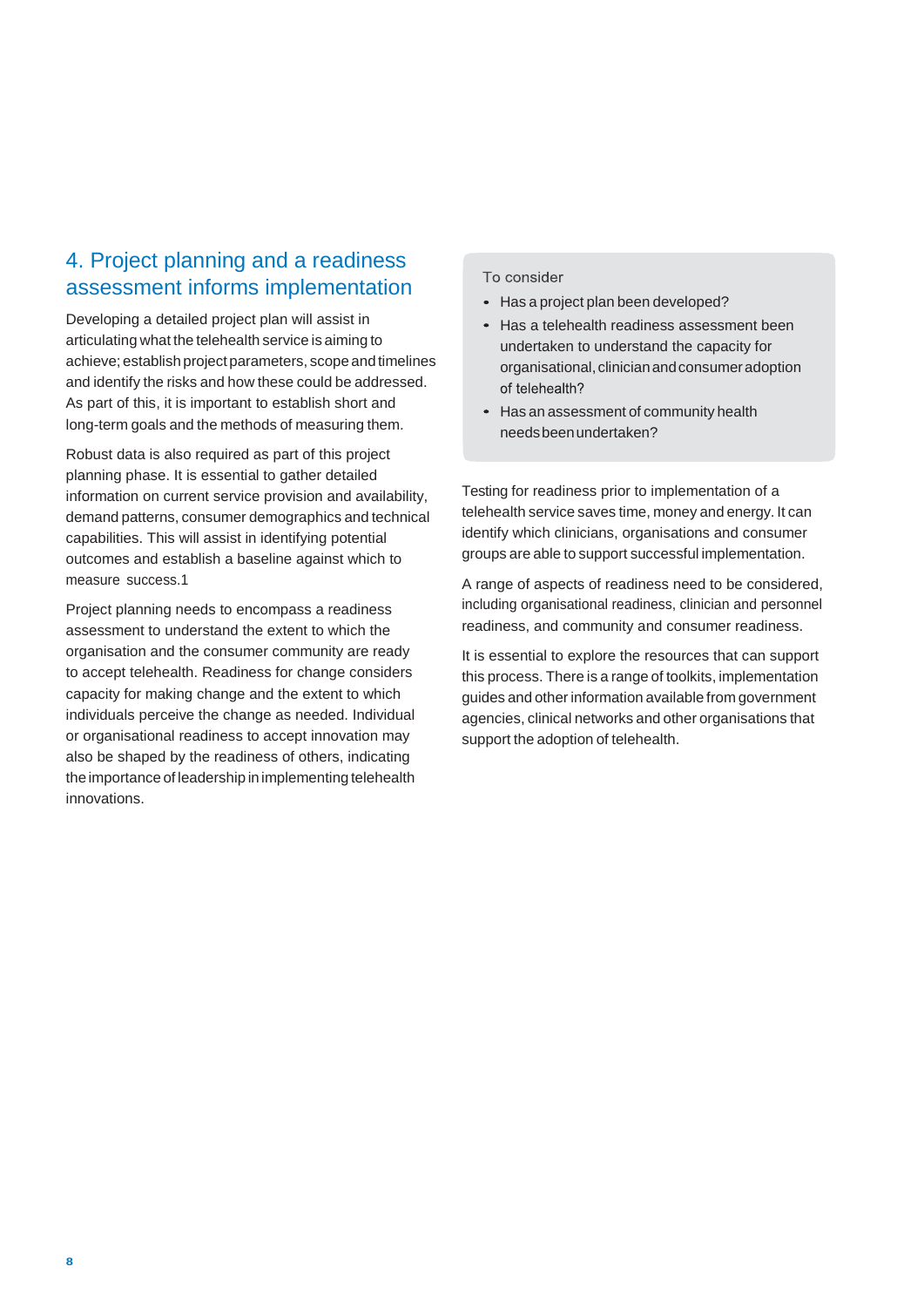#### Readiness assessment for telehealth

Anumber of tools and resources are available online to assist in assessing readiness to implement a telehealth service.

The Telehealth Capacity Assessment Tool (TCAT) developed by the National Frontier and Rural Addiction Technology Transfer Centre Network in the United States provides questions across six keydomains: organisationalreadiness,technology, regulatory and policy, financing and reimbursement, clinicalandworkforce.

Using the TCAT, organisations can identify their strengths and weaknesses —where they are meeting essential components and where they do not —as well as define activities that can strengthen the organisation's ability to refocus programs and continually improve the quality of their telehealth efforts. In addition, the TCAT can be used as a measurement tool over time to allow the organisation to assess its increased competency and capacity in the areas that support telehealth initiatives.

TCAT is available at[: http://www.attcnetwork.org/](http://www.attcnetwork.org/) regcenters/productDocs/20/NFAR\_TCAT\_web.pdf

The New South Wales Agency for Clinical Innovation (ACI) Rural Telehealth Working Group has also developed a readiness tool. This tool includes organisational, workplace, practitioner, technical and consumer/community readiness.Answering a series of questions will result in an assessment of factors that will impact on the use of telehealth and/or barrierstoimplementation.

The self -completion aspect of these tools can also foster a sense of ownership that can improve the successoftelehealthservices.

The ACI readiness tool is available at: http:// [www.aci.health.nsw.gov.au/](http://www.aci.health.nsw.gov.au/) data/assets/ pdf\_file/0004/242878/Guidelines-for-the-use-of-Telehealth-for-Clinical-and-non-Clinical-Settings-in-NSW.pdf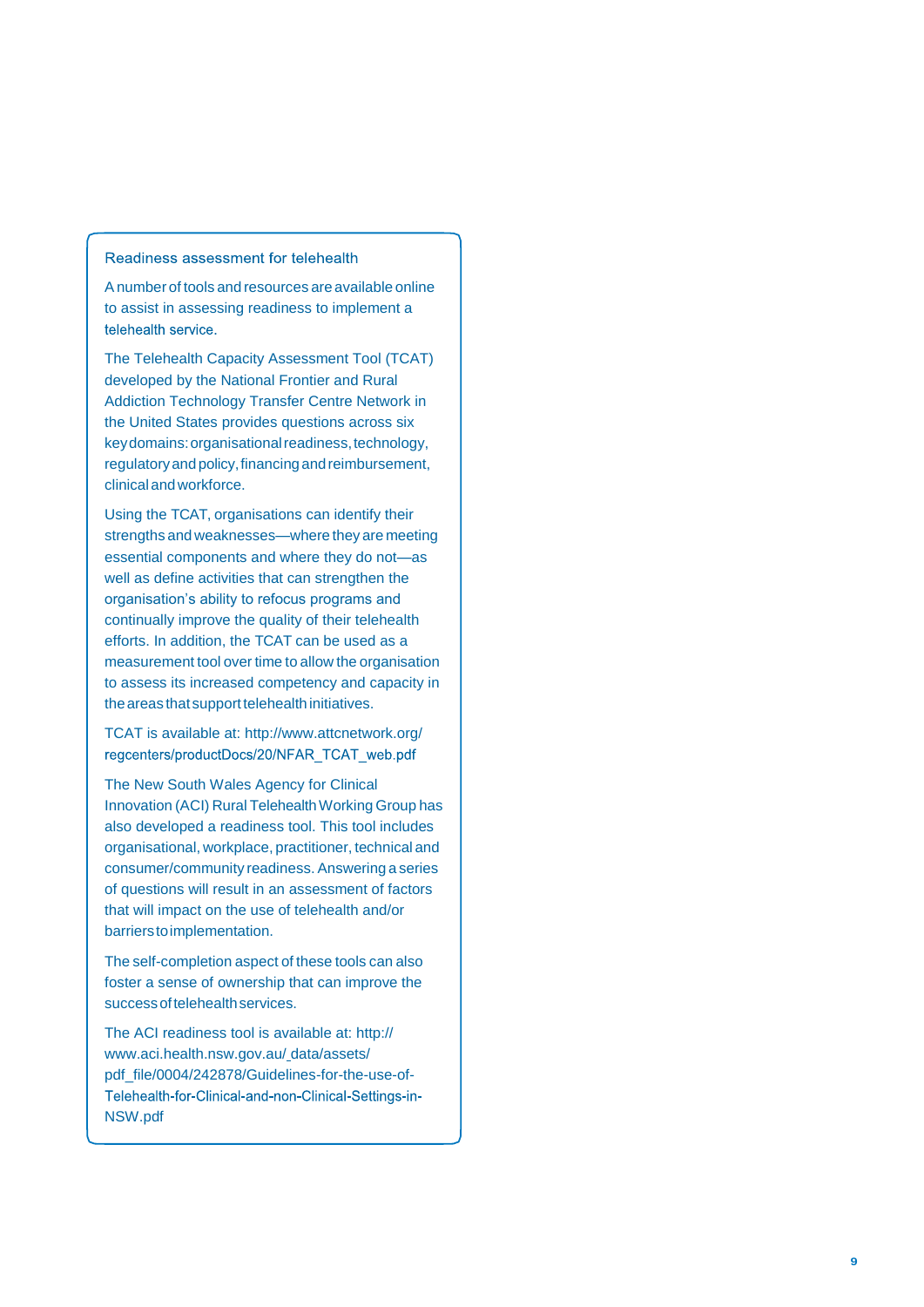## <span id="page-13-1"></span><span id="page-13-0"></span>5. Technology and clinical service needs are well matched

Toimplement a telehealth service, technological products or services required can be broadly categorised as:

- infrastructure: telecommunications connectivity, data and information exchange
- videoconferencing solutions and peripheral devices
- support technologies: sharing, session record keeping, billing, software integration.

There are examples of telehealth services being delivered using tablets and less sophisticated technologies. While these offer advantages of ubiquity, there are issues with standards, updates and quality that need to be considered.

In designing a technological solution for a specific clinical need it is important to undertake a 'fit for purpose' approach. This will reduce the risks associated with an overinvestment in technology and ensure that the technical capabilities match the service requirements. The technology to be used must not place further burden on healthcare professionals, but rather support them to work in a more efficient and effective way. In all situations, the technology must be easy to use, able to establish fast and reliable connections and decrease interruptions to communications.

A first step is to determine whether the existing infrastructure is capable of meeting the clinical needs or if additional investment is required. In many situations health services have a level of ICT infrastructure in place that can be adapted to specific clinical needs and deliver the capability required to support a similar initiative.

The focus should not be only on the specific needs of the health service instigating the services. Telehealth systems may be proprietary or standards based. Proprietary systems have limited interoperability and may only connect with a system using the same software. Standards-based systems have been developed using agreed communication protocols to enable communication with other standards-based systems, independent of the manufacturer. A general rule of thumb is to adopt standards-based solutions as this willfosterinteroperability between different platforms and technologies.

Infrastructure investment framework to support **ICT decision making** 

The Statewide Expanding Paediatric Telehealth Project commissioned the Australian Centre for Health Innovation to develop a video evaluation tool that could be used by health services to aid video solution investment decisions.

To facilitate the decision-making process, an evaluation tool for cloud-based video solutions appropriate for telehealth video consultations was required.

The evaluation tool uses a series of questions to elicit the purpose, scope and capability required and identifies a range of technology options that will be potentially appropriate to support the service, taking into consideration sustainability and affordability. It also asks the respondent to consider future growth and service improvements that might be required over the medium-term to ensure the technical options will not limit future service requirements.

Ultimately, the tool guides health services of varying sizes in the selection of cloud-based video solutions that are interoperable.

The tool is available from the Department website: <http://www.aci.health.nsw.gov.au/> data/assets/ pdf\_file/0004/242878/Guidelines-for-the-use-of-Telehealth-for-Clinical-and-non-Clinical-Settings-in-NSW.pdf

For further information: **Paulette Kelly Statewide Paediatric Telehealth Project** Email: paulette.kelly@rch.org.au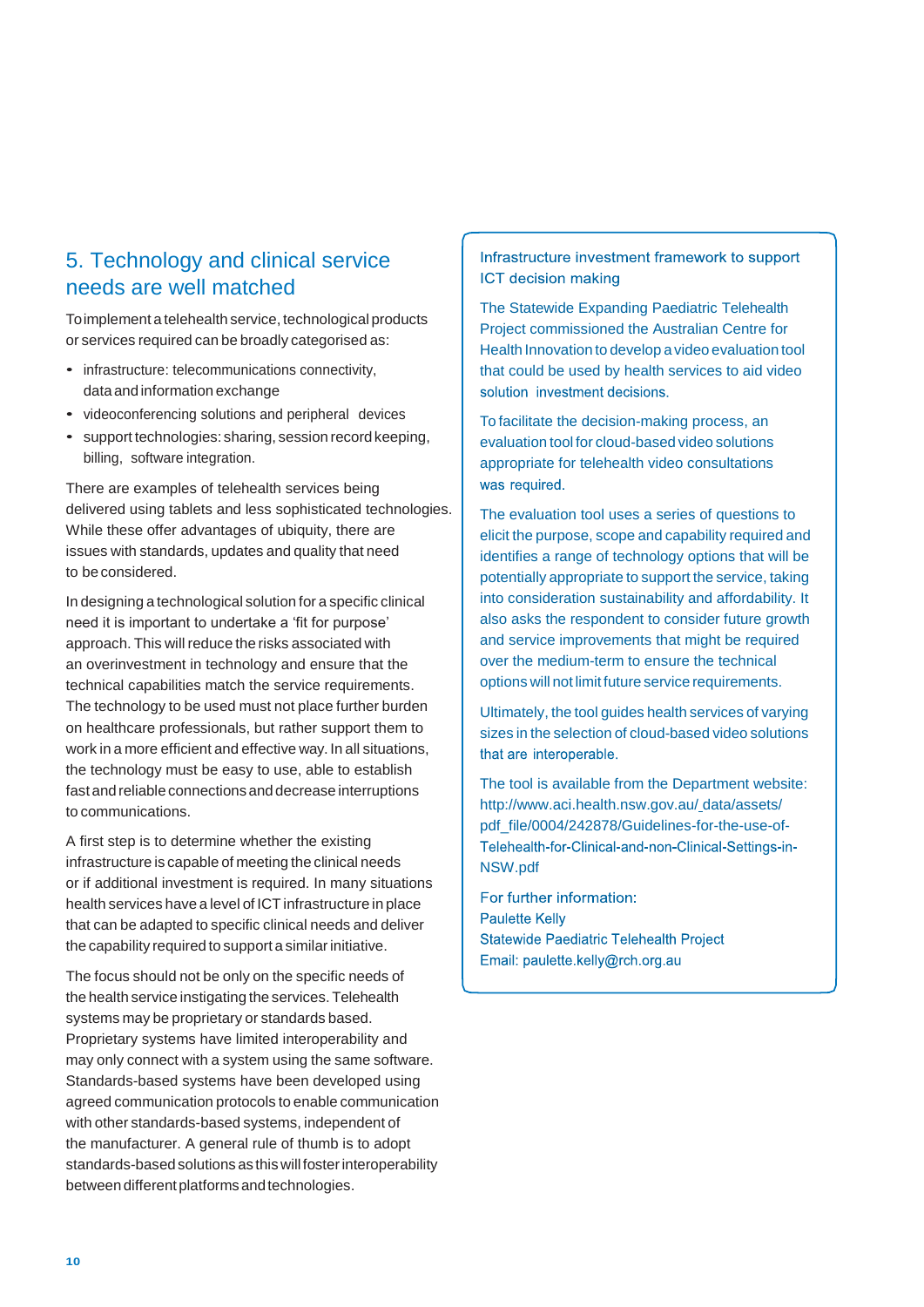In considering the most appropriate technical solution, it is also important to determine scalability and the capacity of the technology to adapt as the service requirements change.

Prior to deciding which technology will support the service, it is important to ensure that there is adequate technical support available. A range of telehealth providers now offer an advisory/technical support service to maintain and test the connections and the technology regularly and troubleshoot when problems are encountered.

It is essential to ensure that once the technology is in place that there is ample opportunity to use it regularly to ensure familiarity and build trust.

- Does the proposed clinical service lend itself to a telehealth service model?
- Has advice been sought on the types of telehealth technologies that are available and an assessment been made of which is most suitable?
- Is the proposed technology interoperable with endsites?
- Who will be responsible for product issues and troubleshooting technical problems?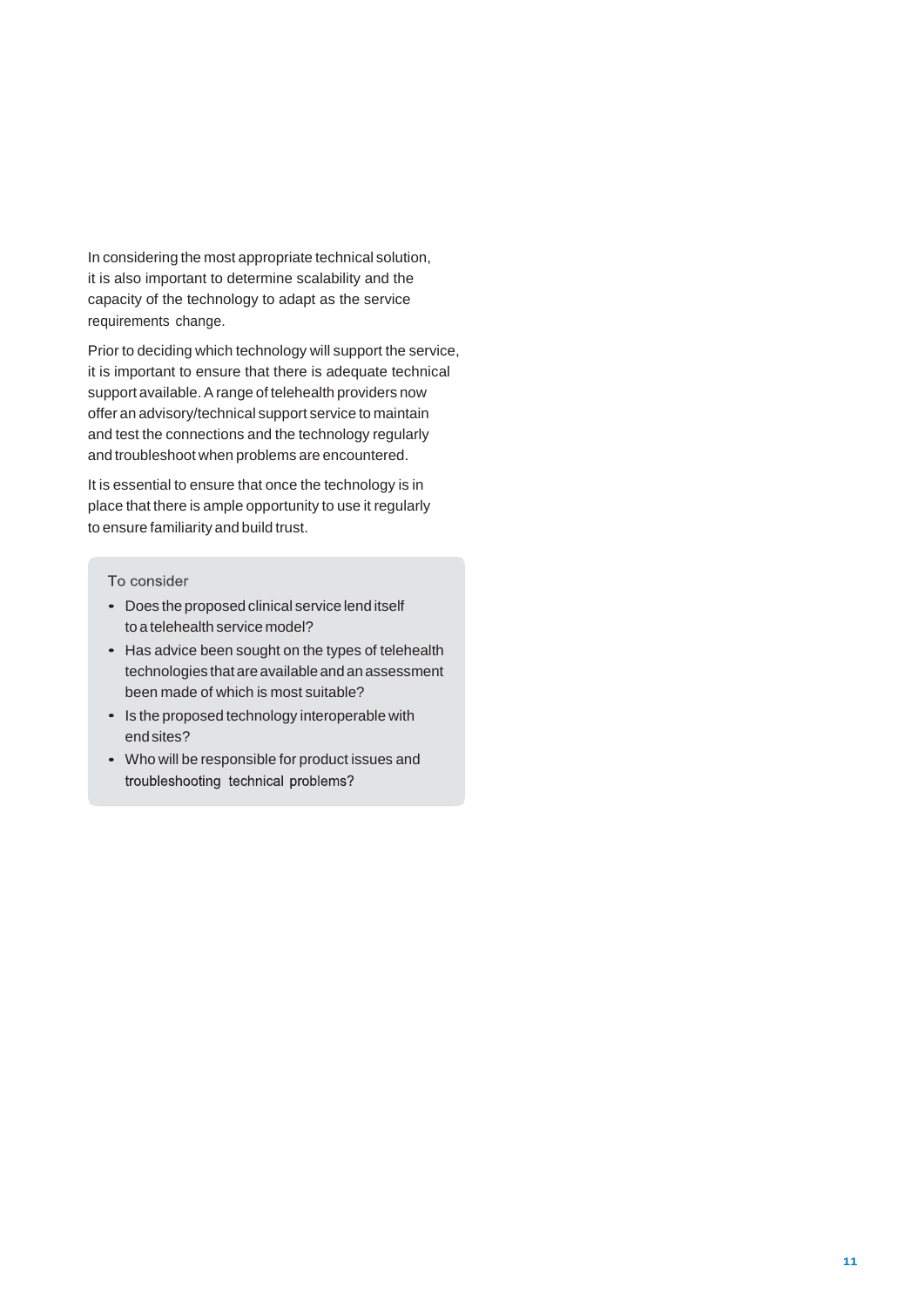## <span id="page-15-1"></span><span id="page-15-0"></span>6. A sustainable workforce model underpins the service

Telehealth services will enable all health services to provide their community with access to a broader range of health services.While there may be opportunities for workforce efficiencies through the use of telehealth, it is important to ensure that workforce needs are adequately assessed, and appropriately resourced. It is likely that a different mix of skills will be required. Metropolitan services that are providing specialist consultations will need to consider the additional workload that providing a telehealth service may generate. Similarly, the workforce capabilities in thoseservicessupportingpatients receivingspecialist servicesviatelehealthmaychange.

Underestimating the additional resourcing required to support implementation, particularly in the establishment phase, has been identified as a common cause of telehealth failure, in particular, the under-estimation of the personnel requirements.

Telehealth consultations may take longer than traditional face-to-face services, due to the need to direct other staff to perform tasks at a distance. The mix of skills required mayalso changewhen incorporating telehealth.

To support a dedicated clinical workforce delivering services via telehealth, other resource requirements must be considered, including administrative and technical skills.

Another consideration is the support required by patients who are receiving care remotely.An appropriately skilled workforce must be available at both ends of a telehealth service. Clinicians may require nursing or medical staff to support the patient and ensure the clinician has access to the required information.

New roles may be established, or the requisite skills of existing staff may change. It is essential that skill needs are clearly identified and that roles are clearly articulated.

Looking to the future, the increasing adoption of telehealth may change our workforce needs, bringing a greater emphasis on public health and workforce mobility and flexibility. These issues need to be considered in workforce design, planning and training

- Is there an adequate workforce base to support the demand for telehealth services?
- Whattechnicalandadministrativeresources are required to support the service?
- How will any additional impacts on the health service or clinicians be monitored and managed?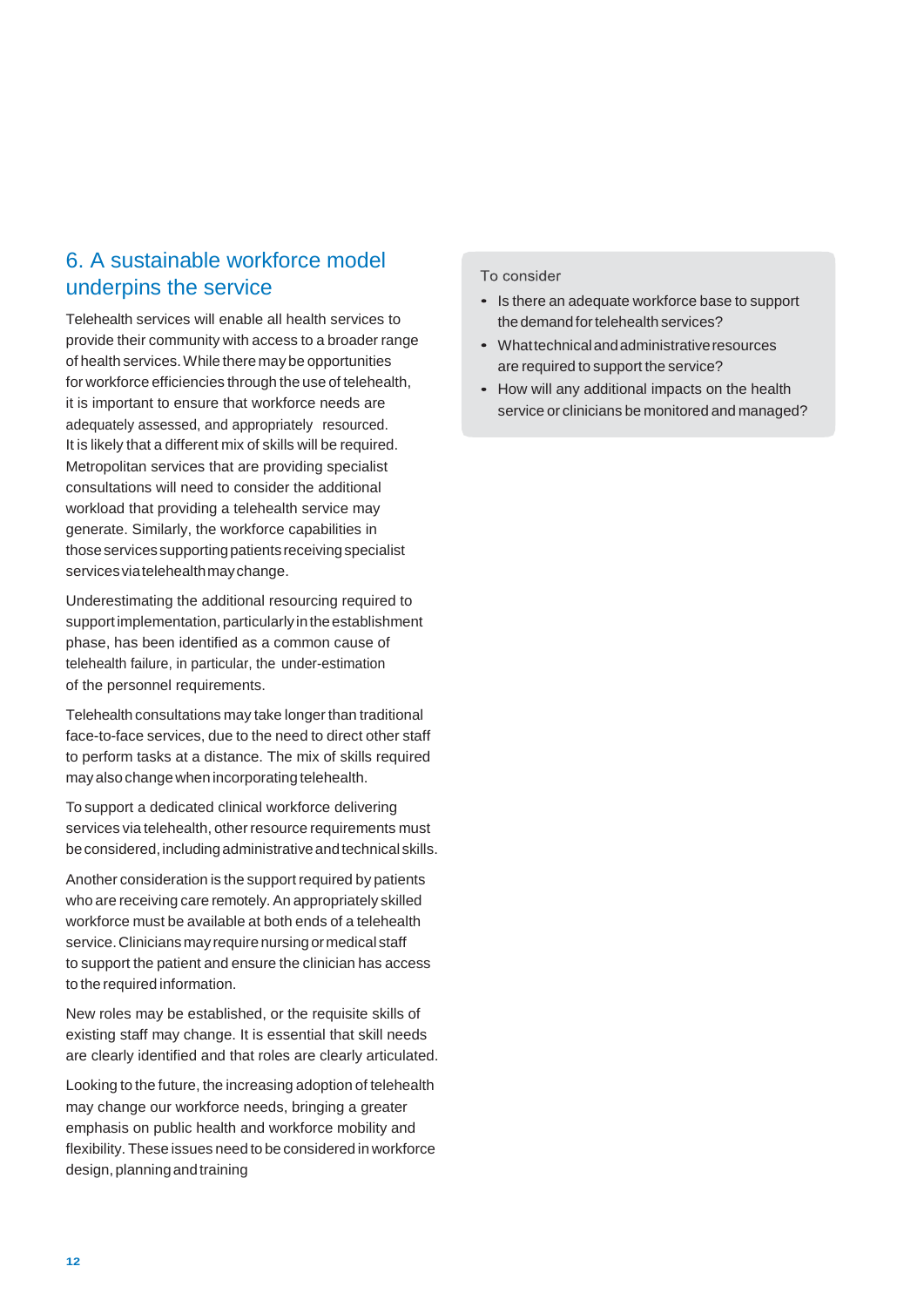Ensuring an appropriate workforce - Townsville Cancer Centre

In 2007, the Department of Medical Oncology of the Townsville Cancer Centre (TCC), the tertiary cancer centre for northern Queensland (Australia), established the Townsville Teleoncology Network (TTN) over a vast geographical area. A key part of the implementation was building capacity to provide services via telehealth in Mt Isa, 900 km away.

Prior to the introduction of the TTN in Mt Isa, cancer patients were managed by the emergency department at Mt Isa Hospital. There were two nurses who had some competency in administering chemotherapy. All patients had to travel to Townsville for their first consultation,

for reviews and for the first doses of chemotherapy.

In establishing the delivery of services from Mt Isa, nurses at Mt Isa Hospital were given extra training to treat patients. Each case discussion via video link also served as an opportunity for continuing medical education for rural doctors.

Once the service was running well, the following changes in process were able to be implemented:

- all new patients could be seen first via videoconferencing
- patients from Mt Isa did not need to travel to Townsville unless requested by the patients or the treating teams
- all solid chemotherapy regimens could be administered in Mt Isa
- all admitted inpatients were seen by medical oncologists inward rounds via videoconferencing.

As the complexity of services provided at rural sites increased, the number of medical, nursing and allied health practitioners at providing and rural sites increased. Reflecting on implementation of the model, one of the main reasons for success was the expansion and capacity building of remote sites to accommodate services from TCC. Providing additional levels of resources and support, along with implementation of quality improvement activities, resulted in increased buy-in from the rural sites.

For further information: Sabe Sabesan Director of Medical Oncology/Senior Staff Specialist Queensland Health Email: [sabe.sabesan@health.qld.gov.au](mailto:sabe.sabesan@health.qld.gov.au)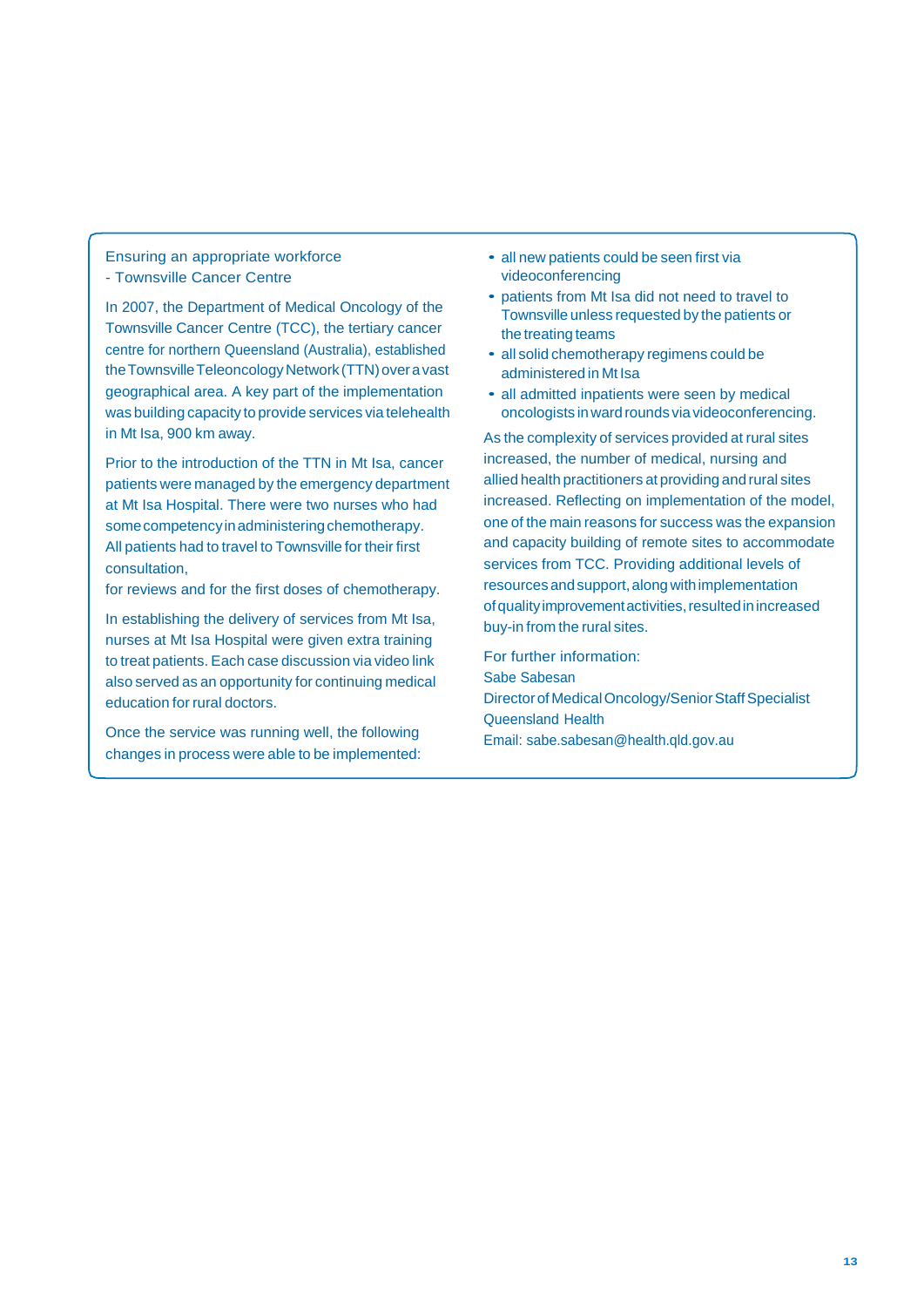## <span id="page-17-1"></span><span id="page-17-0"></span>7. Change management is a focus

Implementation of telehealth can confront staff with unfamiliar and unpredictable technologies; the need to develop new skills, new protocols and workplace practice; and fears associated with privacy and security ofconsultations.

The importance of continuing change management cannot be under estimated. In most cases, failing to commit to a robust and structured change management program can either lead to a telehealth program not getting off the ground or not able to be sustained.

A key part of change management is bringing staff along forthe journey.Trainingand information sessions to engage with clinicians and other staff will enable the issues to be negotiated and resolved early. The change management process should acknowledge the capacities and perceptions of people within the organisation and actively engage them in the process of change. Identifying a telehealth contact at a local level can assist in coordinating training, encourage uptake and support behaviour change.

Training can be delivered in-house through the development of a train-the-trainer approach, where key personnel are trained to deliver ongoing training in telehealth services. This will ensure that training can be delivered locally and respond to specific health service needs. It will also build local expertise and skills. Timing is often as important as content.

Incorporating telehealth training into position descriptions and key performance indicators (KPIs) will help embed telehealth into normal practice. Many organisations have also introduced accreditation for clinicians providing services via telehealth, which reflects the value of the training to staff. The University of Queensland has developed an accredited telehealth training program that attracts continuing professional development(CPD) points. The training package is targeted to general practitioners but can be used by a range of professionals and can be counted towards CPD.

- How will change be sustained over time?
- $\bullet$ Have targeted training programs for clinicians andnursesbeenestablished?
- How will the health service ensure that staff are aware and fully competent in the use of the technology over time?
- Have existing clinical and administrative processes been mapped and the impact of the telehealth service on these been assessed?
- A change management plan should be completed as part of the planning phase (see page 22)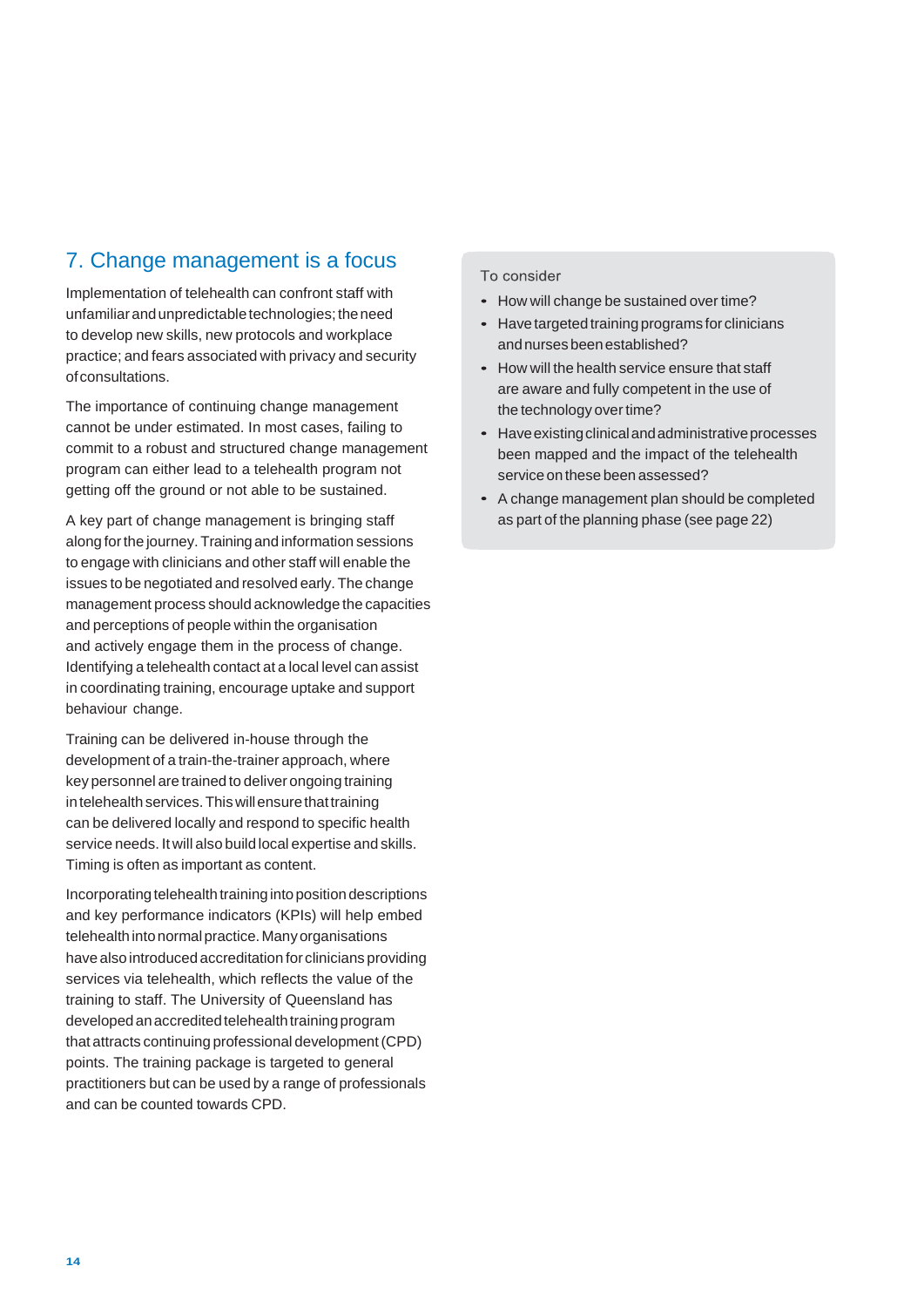Change management to support successful telehealth adoption – the experience of the Virtual Trauma and Critical Care Unit telehealth project

The Virtual Trauma and Critical Care Unit (ViTCCU) telehealth project was implemented by the Loddon Mallee Rural Health (LMRHA) in 2008 to deliver specialist trauma and critical care support to regional hospitals using telehealth technologies. Under the model, major Melbourne hospitals provided specialist clinical support to assist with the diagnosis and stabilisation of patients and enable local, ongoing treatment of some patients in regional hospitals.

In the early stages, clinicians were reluctant to accept new models of care and there was lower than expected support from regional GPs. To overcome these obstacles, a range of change management initiatives were put in place to increase awareness, promote use and embed the changed models ofcare.

A specialist roadshow was undertaken, with clinicians from the metropolitan hospitals visiting the participating regional hospitals. This approach offered regional clinicians an opportunity to engage with those clinicians providing the care remotely and built respect. The regional sites were able to understand the expertise of those providing care remotely and how this would be beneficial for improving patient outcomes. It also promoted an appreciation of the different working environments.

An interactive webpage was developed and regular newsletter updates distributed to clinicians and

nursing staff at all participating sites to highlight technical improvements and distribute othermaterials to support use of ViTCCU, including protocols and clinical processes.

Training was provided to staff at each of the health services involved in the project at the provider and receiver ends and a manual was developed to supporttraining.Targetedtrainingandfamiliarisation activities were also undertaken with regional general practitioners (GPs) to raise awareness and understanding of the aims of ViTCCU.

A clinical working party (CWP) was established with representation from all participating hospitals. During the implementation phase of the project the CWP supported the development of processes to tailor the use of ViTCCU to meet the needs of the participating agencies. The CWP also marketed and promoted the project with members of the group championing the use of ViTCCU within their organisations.

Formal evaluation of the trial found improvements in patient care and a 10 per cent reduction in unnecessary ambulance transfers. The use of ViTCCU is now embedded as a model of care across the Loddon Mallee and has been deployed at Bendigo Hospital to underpin the Victorian Stroke Telemedicine (VST)project.

For further information: Bruce Winzar Chief Information Officer Bendigo Health Email: [bwinzar@bendigohealth.org.au](mailto:bwinzar@bendigohealth.org.au)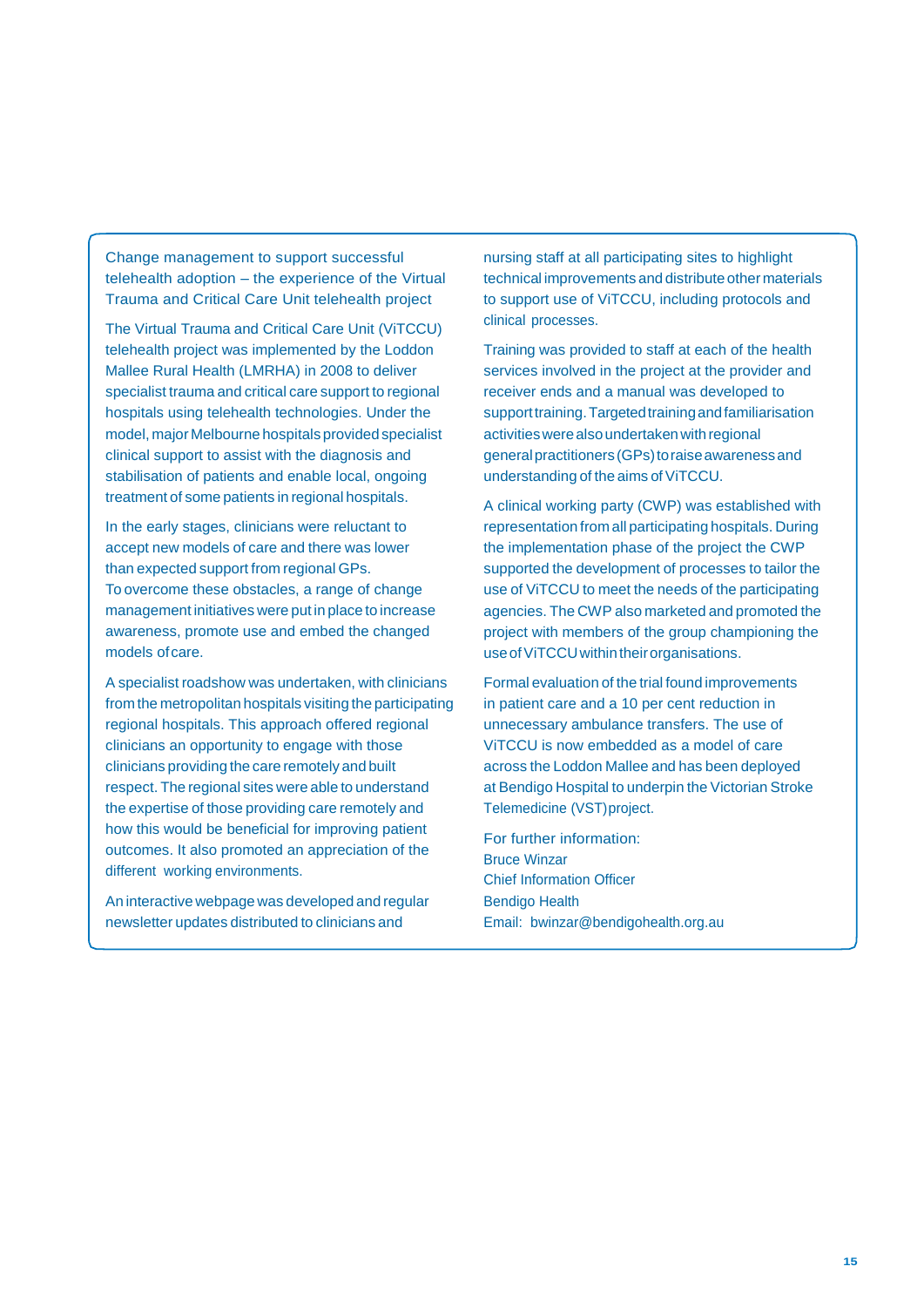## <span id="page-19-0"></span>8. Clinical responsibility and governance protocols have been clearly articulated

It is generally accepted that introducing or adapting service models requires a redesign of existing practice and process to enable integration and ensure that a telehealth service becomes a routine part of service delivery. Current service models and processes need to be assessed to determine the extent to which they will support the adoption of telehealth.

Protocols that identify roles and responsibilities of different organisations and how interactions between sites are managed are required to manage risk and reassure consumers. Where possible, standard protocols for use of equipment, examinations and documentation should be developed and should follow the protocols for nontelehealth delivery as much as possible. There must be mechanisms in place to assure quality and accountability.

Consumers need to be confident that their privacy is adequately protected and systems are secure. It is important to establish rigorous security measures to reduce risks of data breaches.

Clinical governance guidelines – Geelong Hospital Intensive Care Telehealth Project

In 2013, the Department funded a collaborative telehealth project to facilitate the provision of specialist carefor critically ill patients inintensive care units (ICU) and urgent care centres (UCC) across the Barwon-South Western region.

Specialist advice is provided via videoconference from the Alfred and the Royal Children's Hospitals to the Geelong Hospital ICU. Geelong Hospital ICU provides support to other ICUs and UCCs in the region, including Hamilton and Warrnambool.

Toensure that the clinicians conducting telehealth consultations have the necessary support and skills, the Telehealth Statewide Reference Group was convened for the 12-month project period with responsibility for developing and disseminating information to support the implementation phase. This has now been replaced by the Geelong Hospital Telehealth Special Interest Group (TSIG).

A suite of guidelines and protocols to assist with using telehealth have been developed, including:

- a remote site telehealth guideline that identifies the process to initiate a telehealth consultation with a specialist for support or advice
- a telehealth retrieval service guideline to define the process for initiating a retrieval by Adult Retrieval Victoria(ARV)orPaediatricEmergencyTransport Service (PETS) and to also consider a retrieval service telehealth consultation;
- a medico-legal guideline that outlines key legal considerations when providing clinical support using telehealth
- aclinicalgovernanceintelehealthguideline.

The project has developed other tools, including a clinical audit guideline and an education evaluation form.

The sharing of protocols and guidelines has assisted in standardising best practice and decreasing the burden of telehealth implementation. The Geelong Hospital ICU is available as both a resource and a demonstration site and is committed to supporting other health services to change their work flow practices.

An evaluation of the project has indicated that the routine use of telehealth has the potential to facilitate early, appropriate identification of patients and improve referral pathways and patient care in a critical setting. It also found that using telehealth may enhance regional and remote professional recruitment and retention by reducing isolation and providing improved access tospecialists.

Guidelines developed as part of the project are being shared across all ICU sites and are available from the Department website[: http://www.health.vic.gov.au/](http://www.health.vic.gov.au/) telehealth

For further information: Gerry Keeley Regional Project Coordinator-ICU [gekeel@barwonhealth.org.au](mailto:gekeel@barwonhealth.org.au)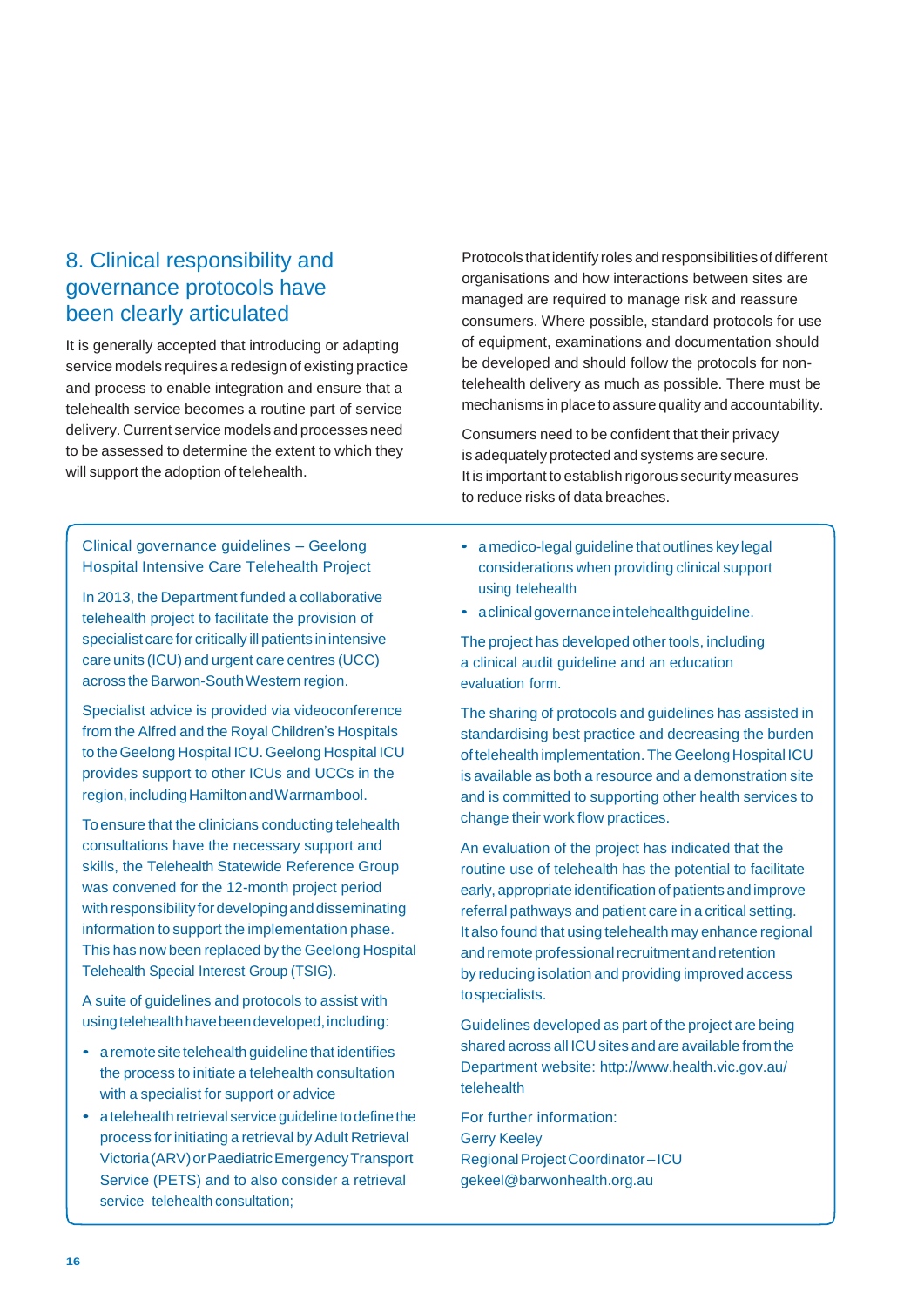Toolsand services that support telehealth consultations should be used where possible, including simplified scheduling, measurement, documentation and billing protocols andsystems.

Clinical forums are a mechanism for the development of telehealth clinical governance arrangements, clinical standards, ethics and quality assurance.

The Australian College for Rural and Remote Medicine (ACCRM) received Commonwealth Government funding to develop a Telehealth Standards Framework and range of support materials to assist medical practitioners, patients and health facility staff in adopting telehealth, including the clinical usage aspects and clinical process.

- Have clinical protocols been developed to guide the use of telehealth across the organisation?
- Who will be responsible for overseeing adherence to these and what governance arrangements will be inplace?
- The ACCRM telehealth standards framework identifies a range of technical and clinical processes that will support implemenation of telehealth services is (http://www.ehealth.acrrm. org.au/telehealth-standards)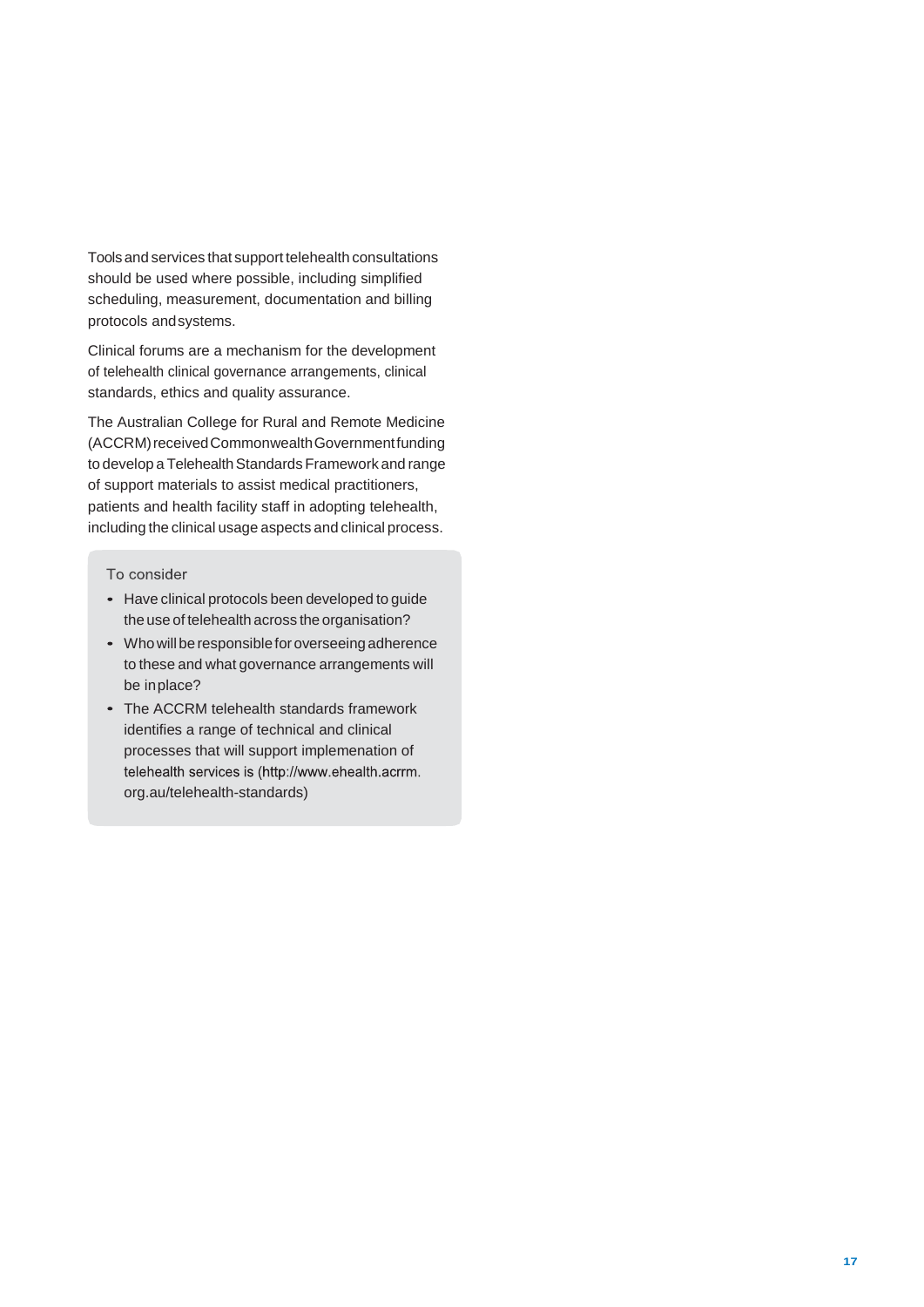## <span id="page-21-0"></span>9. A sustainable funding model is in place

The financial sustainability of any service is essential to ensurelong-termsuccess.

In Australia, some telehealth services provided by private specialists are provided by private specialists are eligible for reimbursement under the Medicare Benefits Scheme (MBS) video consultation items numbers. The telehealth item numbers that were introduced into the MBS in 2012 enable private specialists to bill for telehealth services provided to regional consumers who meet specific criteria. Should a GP also be supporting a consumer, an MBS reimbursement is available for that GP. There are numerous limitations to be aware of and it is important to review eligibility criteria.

Many telehealth initiatives are funded through seed or grant funding. For these services to become business as usual and sustainable, funding models need to ensure that the cost of providing the service can be recovered through a reimbursement mechanism or through cost savings generated. With telehealth this is a difficult task as the savings primarily accrue to the consumer rather than the provider, with direct savings being more difficult to quantify.

Services interested in establishing telehealth programs are encouraged to undertake a cost benefit analysis to assist in understanding the costs and potential cost savings that can be realised through a telehealth service. This provides a rational basis to consider the merit of investment and identify potential options to redirect funding from other program areas as a result of financial savings achieved through telehealth services.

Evidence of costs and potential savings through investing in telehealth models is mixed. Some studies show that a telehealth service will reduce the costs of providing services and therefore be a sound business investment. For example, tele-stroke services introduced in the United States were shown to be cost-effective for rural hospitals that don't have full-time neurologists on staff. Other telehealth models have shown cost savings through the use of a regional practitioner who is not a doctor (for example, a nurse or an allied health professional) linking in with the specialist remotely. This reduces the need (and cost) of having a medical specialist at the patient end of theconsult.

Healthy, Happy in the Home telehealth initiative – a sustainable model, Royal District Nursing Service (RDNS)

In 2012, the RDNS trialled a new service model using remote videoconferencing facilities between RDNS Customer Service Centre (CSC) and approximately 50 client homes for the purpose of safe self-medicine management and monitoring.

The key purpose of the project was to develop an acceptable complementary service to daily faceto-face visits for medicines management for RDNS patients, with the potential of providing the patient with greaterflexibility and independence.The project also sought to test whether a telehealth service could deliver increased productivity for RDNS and enable them to deliver cost-effective quality care to morepatients.

Implementing a successful model of service delivery required resourcing in terms of staff administration. There were also set-up infrastructure costs and ongoing technology costs. These additional costs were offset through increased productivity and reductions in the per-patient costs of the program, associated with reductions in travel time and costs (or example, motor vehicle expenses). The time saved also increased nursing productivity and enabled more patients to be serviced through the program with existing nursing staff.

Since the completion of the operational stages of the telehealth project, RDNS has sought to establish whether the telehealth service delivery model is a financially viable method of care that can be selfsustaining beyond the funding period.

Overall, the use of telehealth to provide medication management to the patients included in the trial resulted in an overall benefit to patients and the RDNS nursing workforce. With the increase in patient volumes, the Healthy, Happy in the Home Model of Care could become a standard service delivery method of care for Australians in need.

Further information: Mat Tyler RoyalDistrictNursingService Email[: mtyler@rdns.com.au](mailto:mtyler@rdns.com.au)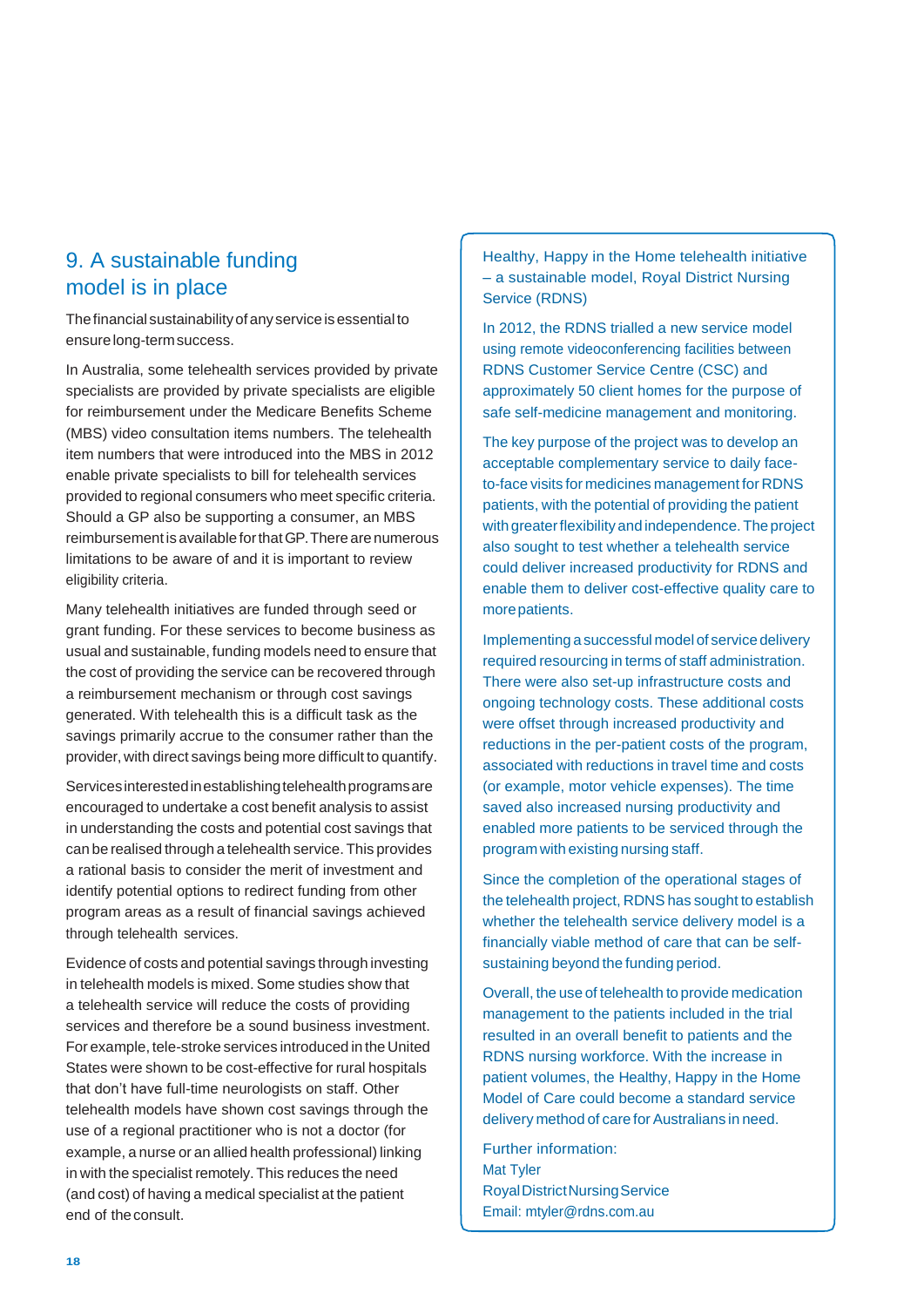In competitive healthcare environments, deploying telehealth services may result in increased market share and, as a result, increased revenue from billing for consultations.

Other measures that may be quantified in determining the overall cost impact of using telehealth could include emergency department use, hospitalisations and readmissions, costs of providing outreach services and workforce productivity measures.

There may also be cost implications for the broader economy when considering telehealth alternatives. This could include reductions in costs to consumers for travel and accommodation associated with receiving specialist healthcare at a distance and increases in overall productivity as a consequence of reductions in time spent out of the workforce for medical reasons.

Quantifying the benefits of a telehealth service in these terms may assist in identifying alternative revenue sources or support forfunding.

Most importantly, it is essential to address these sustainability issues at the beginning of the project, rather than considering this when the project funding is coming to an end. The length of time before the project reaches a sufficient level of maturity for it to be sustainable and become integrated into service delivery should also be considered.

- How will this project be funded?
- Have the costs, revenues and risks to create sustainablebusinessmodelsbeenanalysedand documented?
- Is the service eligible for funding under MBS telehealth? The MBS telehealth website provides further details about eligibility [\(http://www.](http://www/) mbsonline.gov.au/telehealth)
- How will the service attract a sustainable revenue base?
- TheMid -AtlanticTelehealthResourceCentreoffers resources to assist in developing a business case for telehealth and information about the potential cost savings from telehealth initiatives (http:// matrc.org/return -on -investment -roi).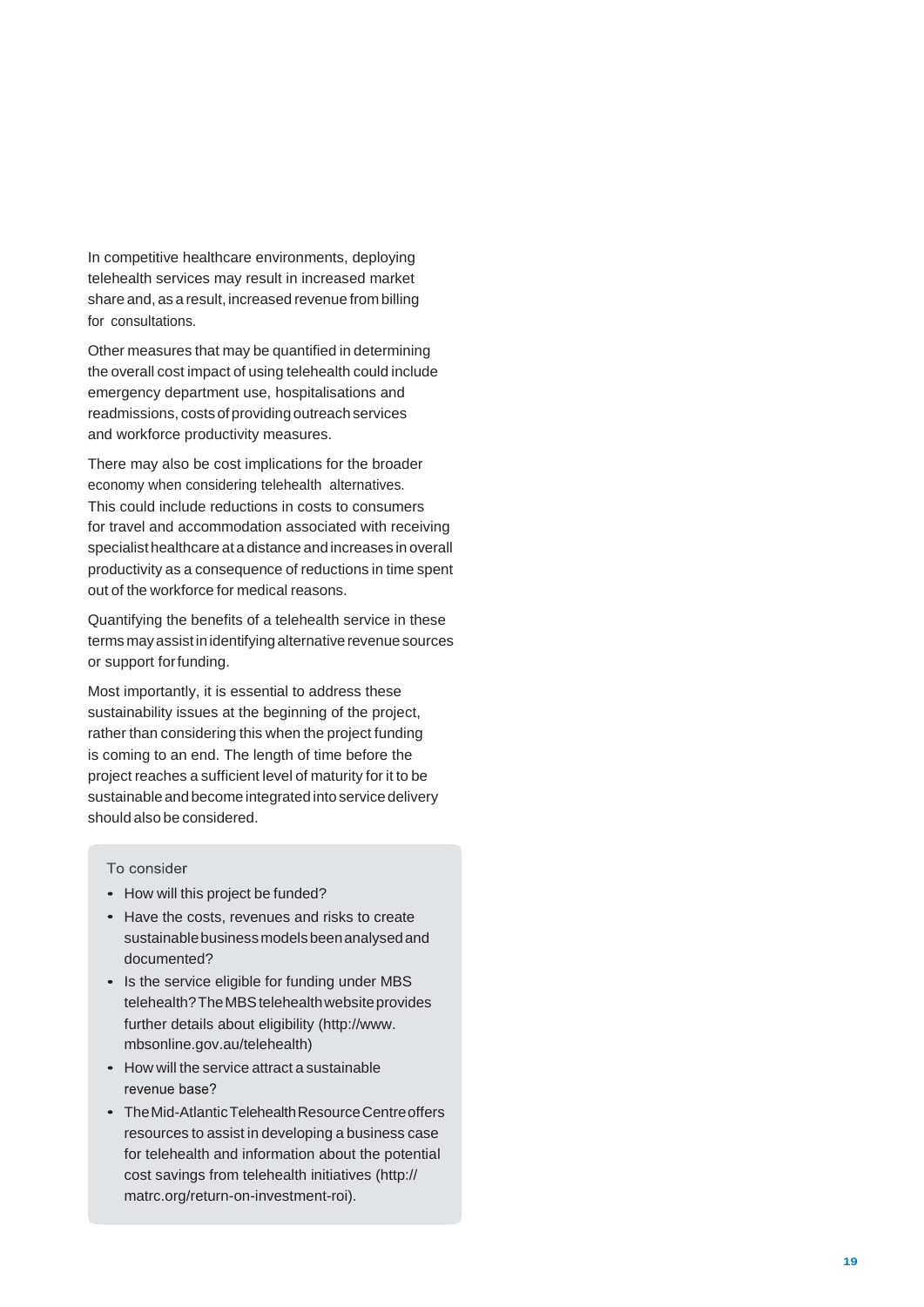## <span id="page-23-0"></span>10. Services are consumercentred and consumers are supported in adopting telehealth

Telehealth services need to be usable, useful, effective, reliableandaffordableforallinvolved.

Success will still depend on the uptake and acceptance by the consumer community, which in turn demands improvements in accessibilityand qualityof services.

As part of the engagement process consumers need to be equipped and supported to use the technology and reassured that service quality will be retained when providing the service remotely.

Different levels of support will be required for different groups of consumers. It is necessary to consider the population the service is being targeted at when designing the approach. For example, there is some correlation between age of consumers and acceptance of new technologies. Research has found that older adults or consumers who feel anxiety, apprehension or less control over computers or who are physically, cognitively or perceptually limited would have more difficulty using the technology. Other factors such as gender, education level and computing experience will also be important in understanding consumer capability and acceptance of telehealth. In designing a service, a key step will be to understand the technical capability as well as the physical, psychological and social needs of consumers that the service is being designed for and, if necessary, providing the skills to improve use and build rapport with the technology. Consumer-end support should also be considered to ensure that consumers have access to immediate assistance should they require it.

Trainingprograms,informationsheetsandtroubleshooting guides that assist consumers as they familiarise themselves with the equipment are options that will build consumer capability and also assist in stimulating demand for telehealth options.

- Have the end-users' technological capability and acceptance of technologies been assessed?
- Have issues of cultural responsiveness been considered in the design of the service and technology used?
- Is there training and support provided to assist end-users in using the telehealth service?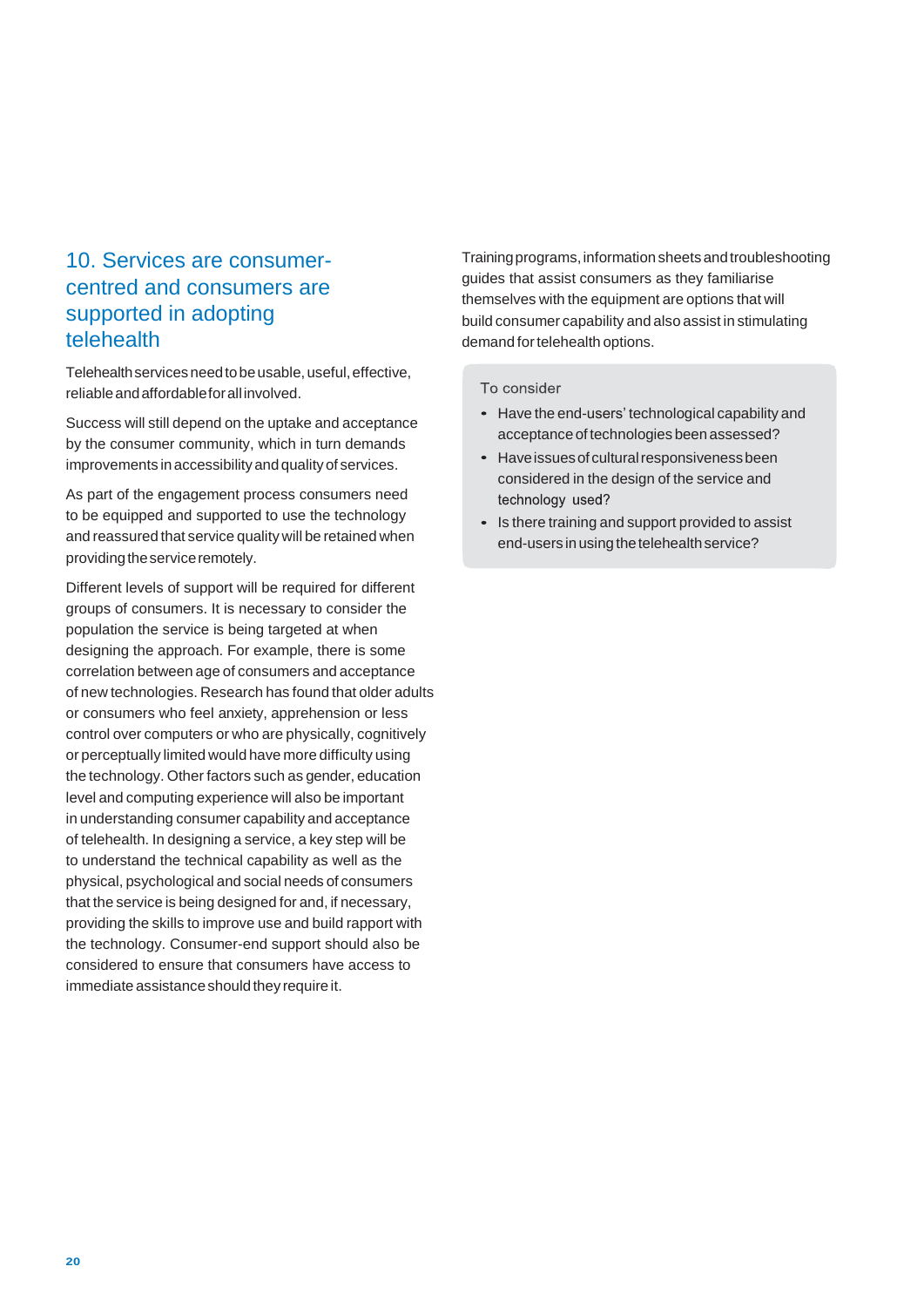Impacts on end -user adoption among older adults - learning from the research

Research conducted to better understand the factors that impact on the uptake of telehealth services, in particular home monitoring health services, among older adults found that there were a number of factors that influence.

The simplicity and intuitiveness of graphical user interfaces, price of the technologies and technical support were identified in the research as the most important factors determining the success of the initial adoption of home telehealth services.

Research found that older users have specific concerns regarding access to their personal health data by an unauthorised person and the need to control authorisation for third -party access. Those involved in the study also expressed the need to be able to limit access by closer family members.

Social influence was another important predictor. The physician was reported as an important source of information and recommendations by thephysicianandotherhealthcareprofessionals were identified as an important factor that influences whether consumers decide to use a telehealth service.

The research aimed to identify some practical considerations to promote adoption of telehealth. The influence of computer anxiety requires consideration of different visual equipment that focuses on functionality. The presence of secure mechanisms must also be clearly visible to create a trustworthy environment. It suggested that providers should focus on technology support for existing processes, which may encourage the adoption of more advanced services later.

While this research was specific to the use of home telehealth services, it identifies the various factors that need to be considered in developing a telehealth service for different consumer cohorts and possible approaches to improve uptake among specific groups.

Source: Cimperman, M. et al (2012) Older Adults Perceptions of Home Telehealth Services. Available at:<http://www.ncbi.nlm.nih.gov/pmc/articles/> PMC3787386/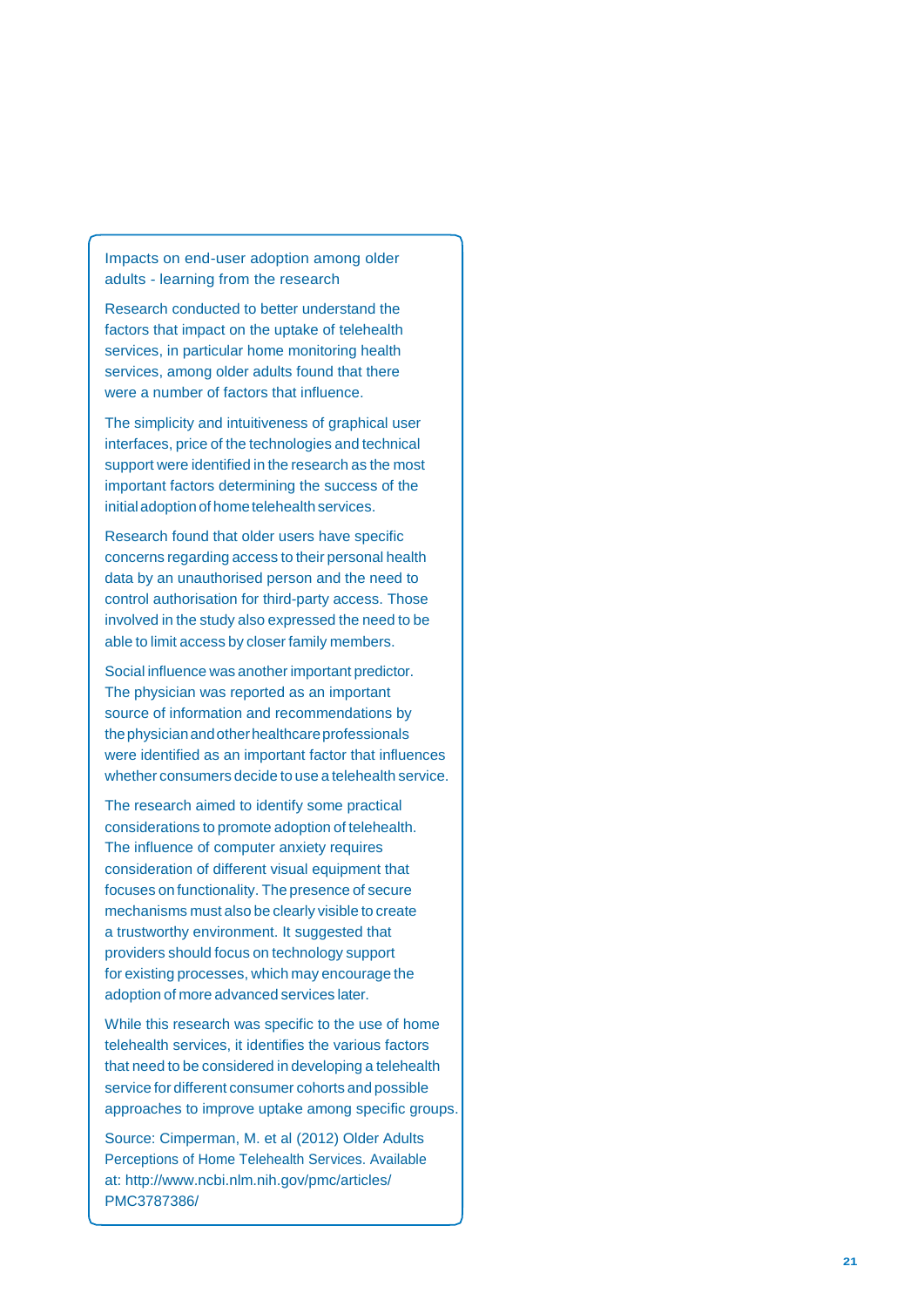## <span id="page-25-0"></span>11. There is ongoing review and evaluation

Establishing evaluation processes during a trial orimplementation will guide rollout, identify future challenges and assist in determining how to overcome barriers as they arise.

Evaluation of projects is also essential to inform ongoingimplementationandassess theeffectiveness, appropriateness and cost of a telehealth service.

Establishinganevaluationprocessearlywillensure that foundational data collection mechanisms are in place to enable an effective evaluation outcome. Action should be taken in the planning phase to developanevaluationframework.

Telehealth evaluation can be complex with many potential inputs, outputs, outcomes and stakeholders. It is important to identify which criteria are more important and how they should be measured. Success and failure of an initiative needs to consider the goals of the program over the short, medium and long terms. Short-term goals of a service may be quite different from long-term goals, which needs to be factored into the evaluation. For example, a goal of a project in the short-term may be to improve access to services for a population. This may lead to increased demand for services and higher costs associated with providing these services. Financial sustainability may not be realised in the short term while processes are being developed and refined. However it may be a long-term goal that can be achieved as the service evolves and is embedded into practice.

A broader assessment of effectiveness needs to be considered, although it is far more complex. This goes beyond the individual aspects of how a service is achieving its objectives to consider whether the initiative is achieving broader health outcomes and priorities for the sector. Evaluation measures to assess this could include whether the telehealth service is providing greater access to speciality services in a geographical area and/or contributing to improved health outcomes for specific consumer groups.

A unified approach to telehealth evaluation for Australia

In 2013 the Institute for a Broadband Enabled Society (IBES) developed a conceptual framework that incorporates the key dimensions, criteria and measures that should be considered in the evaluation of telehealth implementations in Australia.

The framework identifies four key criteria against which the project should be measured: patient control, the clinical quality of care, organisation sustainability and technology capacity/capability.

Dimensions of the evaluation are linked to the Australian Institute of Health and Welfare National Health Performance Framework, which provides precisehealthperformanceindicators.Thetechnical dimensions of the framework are linked to the technical standards put forth by the Australian CollegeofRemoteandRural Medicine(ACCRM).

This framework provides a starting point to undertake evaluation of any Australian telehealth implementation, to produce more widely applicable findings, to share these and to improve practice based on the collective results.

This framework provides just one option for undertaking comparable evaluations into telehealth projects. It is available from:

<http://www.broadband.unimelb.edu.au/resources/> white-paper/2013/Evaluation-of-Telehealth-Implementations-in-Australia.pdf

- Is there an evaluation process in place?
- What data is going to be captured?
- Has an evaluation plan been developed?
- What measures are being used and have baseline measures been established and data collected?
- How will results be reported to the sector?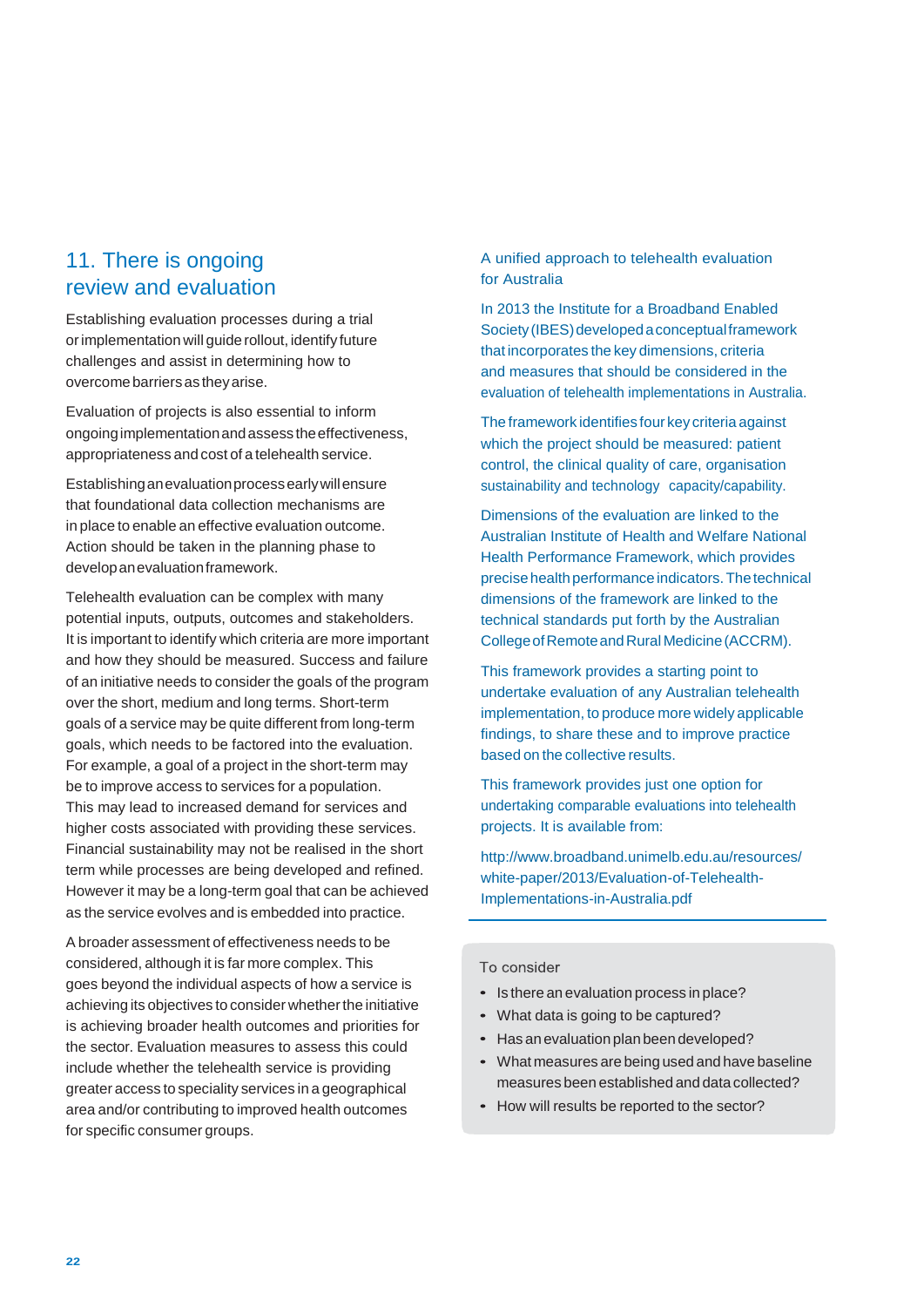The effectiveness of a telehealth service against sectorwide priorities or government targets will provide a sound evidence base to illustrate the benefits of telehealth.

The results of telehealth projects should be shared and subjected to peer review. It should be a core principle for any telehealth system that ideas, methods, outcomes and further research questions should be documented andpublished.

There is a great deal of information sharing in the telehealth field at present, with several academic journals, an increasing number of international and national conferences, and manydedicated telehealthwebsites.

The act of publication, teaching and sharing knowledge and expertise is very important in building the evidence around healthcare reform. In addition to the value it delivers to others, the activity of writing or presenting the telehealth experience and lessons learnt creates a level of self-awareness, self-discipline and self-assessment that might not otherwise exist. Programs presenting or publishing their results at least once per year appear to do significantly better than those that do not.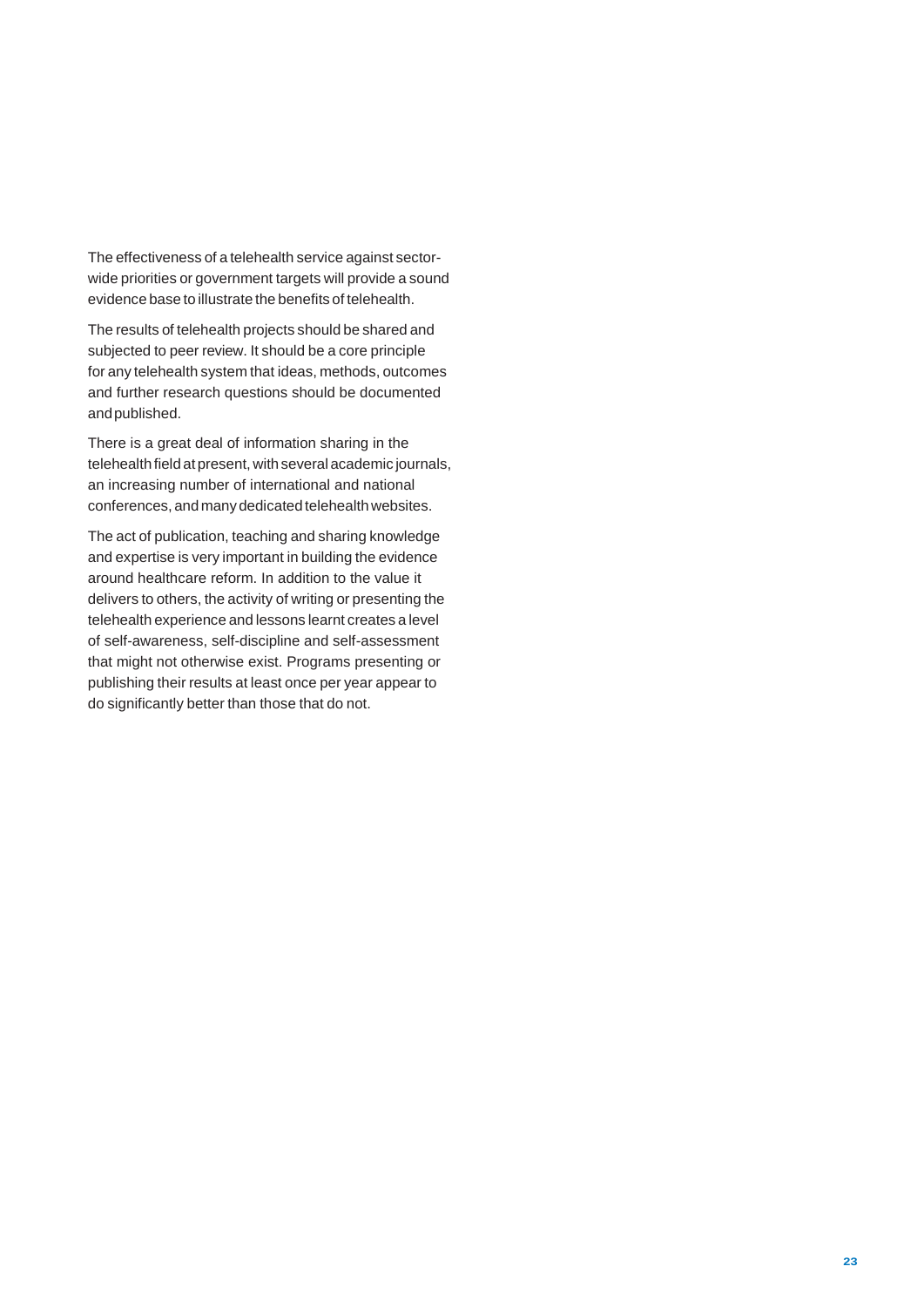## <span id="page-27-0"></span>12. Involvement and collaboration across the sector

Success of a telehealth initiative hinges on collaboration and support across the sector. Commitment from the executive, clinicians and nurses, administrators and consumers is needed to make telehealth successful. Health system support is needed to ensure telehealth is seen as an acceptable alternative to current service models.

Shared responsibility across the system will build trust and eliminate personal barriers and concerns that telehealth will challenge and disrupt the traditional delivery of health services.

Aspects of telehealth that appear to be inhibiting uptake include perceptions from regional clinicians that telehealth will diminish their role and that consumers may bypass local services. There have also been concerns raised that the potential of telehealth will mean that specialists no longer travel beyond metropolitan settings, thereby reducing access to specialist advice and support that currently comes through specialist outreach programs.

While these concerns may be genuine for health services and individual clinicians, it is essential that these issues are worked through collaboratively across the sector to ensure that the potential for telehealth to improve service delivery and access for consumers is realised.

Sector-wide collaboration will also reduce duplication of effort and competition between services for limited resources. Consideration should be given across the sector to how new telehealth initiatives can be leveraged from and used more broadly across a range of services. The use of telehealth infrastructure across organisations and clinical specialties will contribute to greater costefficiencies.

The Department recommends leveraging from existing projects to ensure that the current investment in telehealth services achieve maximum impact rather than continuing to fund local pockets of innovation that do not support each other or have scope to expand. It is important that the sector continues to identify opportunities for sharing existing investments and building on current initiatives.

Several organisations across Australia are driving the adoption of telehealth and supporting executives, clinicians, administrators and other stakeholders to collaborate and support the adoption of telehealth more broadly. The efforts of these groups to ensure that telehealth remains on the agenda and that the results from telehealth initiatives and the learnings from implementation are shared and provide policy and practice improvements are essential.

- Has an environmental assessment been undertaken to determine other projects across the sector that could be leveraged?
- Are there any other projects within the organisation or clinical speciality that provide opportunities for partnerships?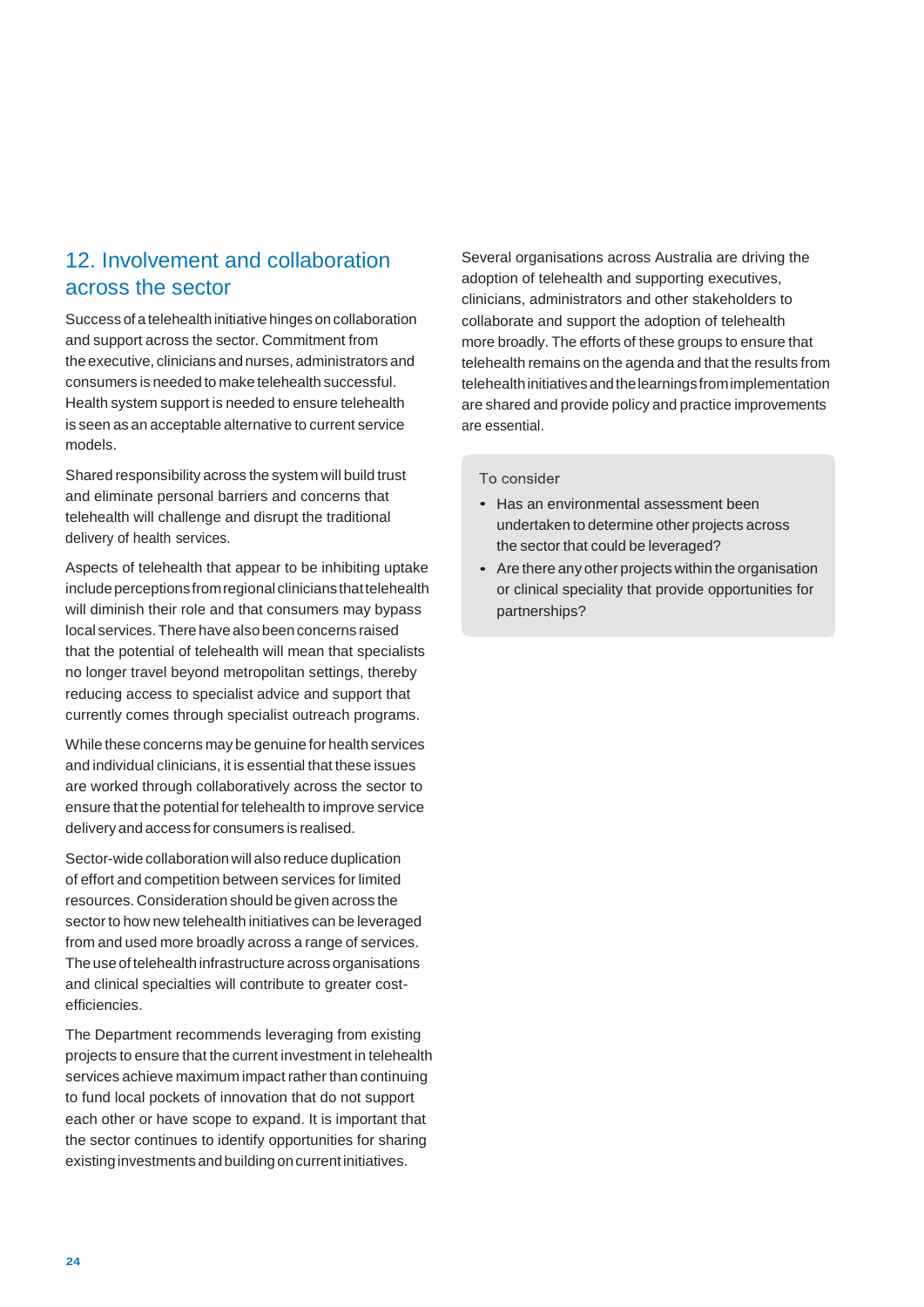## <span id="page-28-0"></span>Feedback and contributions to this document

The Department is keen to continue to improve this document and complement it with other resources that will assisthealthservicesinimplementingtelehealthservices.

Feedback and contributions to this document and the development of other resources can be provided to:

Department of Health & Human Services Telehealth Unit Phone: 03 9096 1405 Email: [telehealth@health.vic.gov.au](mailto:telehealth@health.vic.gov.au)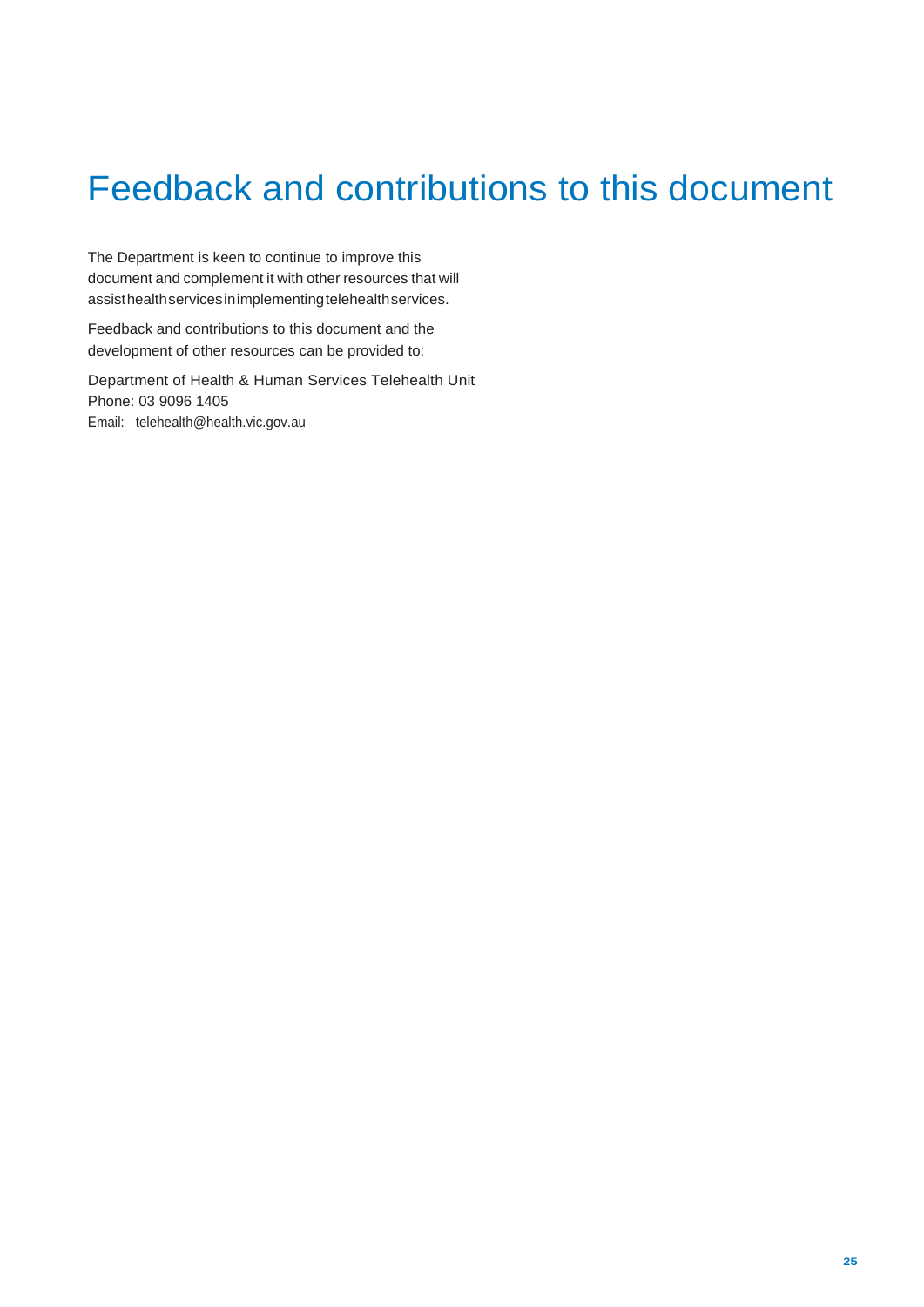## <span id="page-29-0"></span>Contact details for Victorian agencies that can provide advice and assistance

## Department of Health & Human Services

Telehealth Unit Phone: 03 9096 1405 Email: [telehealth@health.vic.gov.au](mailto:telehealth@health.vic.gov.au) Website: [www.health.vic.gov.au/telehelath](http://www.health.vic.gov.au/telehelath)

## Barwon Region

Barwon-South West Telehealth Program Phone: 03 4215 5660 Email: barwonhealth.org.au Website: [www.bswtelehealth.org.au](http://www.bswtelehealth.org.au/)

## **Gippsland**

Gippsland Rural Health Alliance Phone: 03 5136 5000 Website: [www.gha.net.au](http://www.gha.net.au/)

### **Grampians**

Grampians Rural Health Alliance Phone: 03 5136 5000 Website: [www.grha.com.au](http://www.grha.com.au/)

## Hume

Hume Rural Health Alliance Phone: 03 5832 8300 Email: [enquiry@hrha.org.au](mailto:enquiry@hrha.org.au) Website: [www.hrha.net.au](http://www.hrha.net.au/)

## Loddon Mallee

Loddon Mallee Rural Health Alliance <http://www.lmrha.org.au/>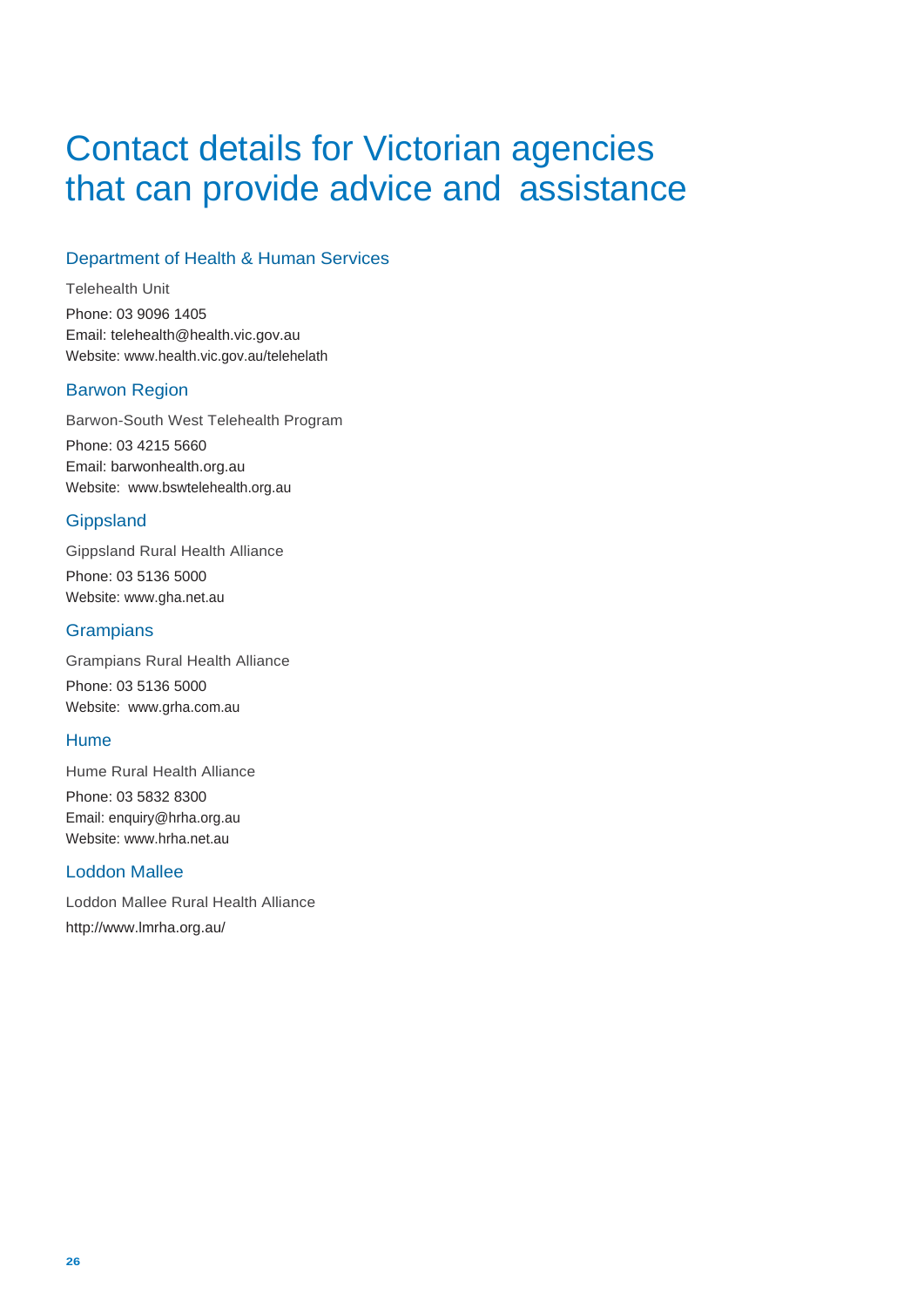## <span id="page-30-0"></span>Useful websites and further information about telehealth

## Australasian Telehealth Society

<http://aths.org.au/>

#### Australian College of Rural and Remote Medicine (ACRRM)

[http://www.ehealth.acrrm.org.au](http://www.ehealth.acrrm.org.au/)

## Australian Medicare Local Alliance

<http://www.amlalliance.com.au/>

### Australian Nursing Midwifery Federation

<http://anmf.org.au/pages/telehealth>

#### Department of Health and Ageing - MBS online Telehealth information

<http://www.mbsonline.gov.au/telehealth>

#### How to Make Telehealth Work: Defining Telehealth Processes and Procedures

<http://www.e-unicare.com.au/wp-content/> uploads/2014/10/unicare\_ebook\_edition\_2.pdf

### New South Wales Agency for Clinical Innovation Readiness Tool

<http://www.aci.health.nsw.gov.au/> data/assets/pdf\_ file/0004/242878/Guidelines-for-the-use-of-Telehealth-for-Clinical-and-non-Clinical-Settings-in-NSW.pdf

## Nursing and Midwifery Telehealth Consortia

<http://www.apna.asn.au/scripts/cgiip.exe/> WService=APNA/ccms.r?PageId=11973

## Royal Australian College of General Practitioners (RACGP)

<http://www.racgp.org.au/yourpractice/e-health/telehealth/>

#### Telehealth Capacity Assessment Tool

<http://www.attcnetwork.org/regcentres/productDocs/20/> NFAR\_TCAT\_web.pdf

## University of Queensland Education and Training in Clinical Telehealth

<http://www.uq.edu.au/coh/clinical-telehealth>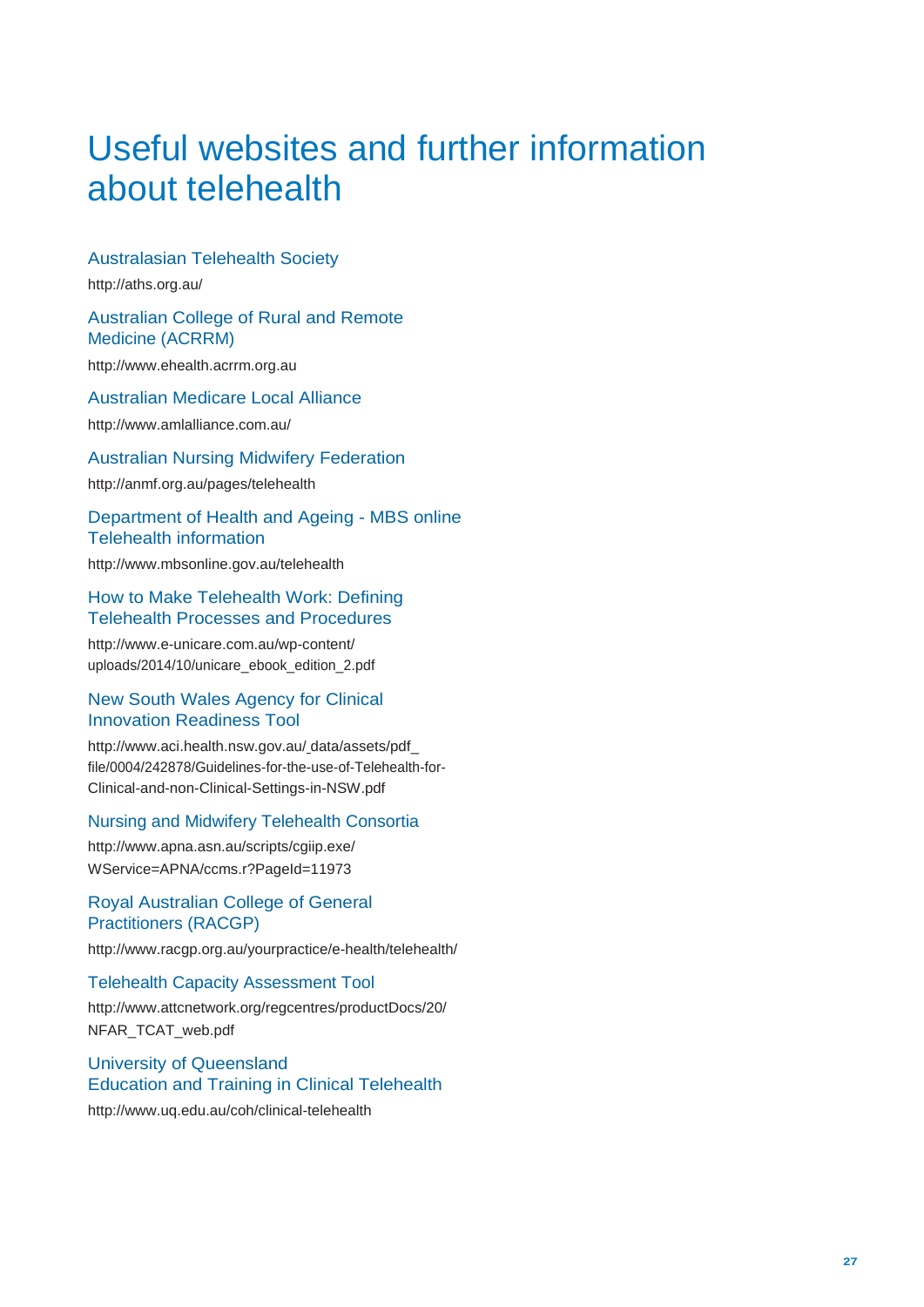## <span id="page-31-0"></span>References drawn on in developing critical success factors

Calvin K.L. Or, Ben-Tzion Karsh, A systematic review of patient acceptance of consumer health information technology, *J Am Med Inform Assoc.* 2009 Jul-Aug; 16(4): 550–560.

Cradduck, T.D.Sustainability – the holy grail of telehealth? J*ournal of Telehealth and Telecare* 2002 8:7, http:// jt.sagepub.com/content/8/suppl\_2/7

Desai, N. *The 10Secrets of Telehealth Success*, Hands On Telehealth, accessed July 2014, <www.handsontelehealth. com>

Edwards,J.*ThePotentialandRealityofTelemedicine*. Gartner Consulting, accessed 09/09/2013, <http:// [www.gartner.com/technology/research/hype](http://www.gartner.com/technology/research/hype-)cycles/?fnl=search>

European Momentum for Mainstreaming Telemedicine Deployment in Daily Practice (Momentum) 2014, *Empowering patients and supporting widespread deployment of telemedicine services – List of Critical Success Factors*, accessed August 2014, [<http://www.knowledge.scot.nhs.uk/media/CLT/](http://www.knowledge.scot.nhs.uk/media/CLT/) ResourceUploads/4050440/Momentum\_18\_critical\_ success\_factors\_v01\_6may2014[1].pdf>

Forducey, P. Telehealth for Persons with Severe Functional Disabilities and their Caregivers: Facilitating Self-care Management in the Home Setting, accessed August 2014, [<http://www.ncbi.nlm.nih.gov/pmc/articles/](http://www.ncbi.nlm.nih.gov/pmc/articles/) PMC3375593/#R66>

Foster, M. A. et al 2006, Telehealth Business Models: An assessment tool for telehealth business opportunities in remote rural communities, accessed July 2014, <http:// [www.iser.uaa.alaska.edu/Publications/TelehealthReport1b.](http://www.iser.uaa.alaska.edu/Publications/TelehealthReport1b) pdf>

Gray l. & Smith A et al 2011 Telehealth Assessment Final Report. accessed 27/12/13[,<http://www.mbsonline.gov.](http://www.mbsonline.gov/) au/internet/mbsonline/publishing.nsf/Content/EC471B 2E09EE7370CA2578A4001092BE/\$File/UniQuest%20 Telehealth%20Assessment%20Report%20.pdf>

Hailey D, Crowe B. A profile of success and failures in telehealth – evidence and opinion from the Success and Failure in Telehealth conference. *J Telemed Telecare*. 2003;9 Suppl 2:S22-4

Janet P, Yeo M, Pauls M & Graham J. Organizational readiness for telemedicine: implications for successes and failure. *Journal ofTelemedicine and Telecare* 2003; 9 (Suppl.2):S2:27–30

Jennett P.A., Gagnon, M.P., Brandstadt, H.K., Preparing for Success: Readiness models for Rural Telehealth, accessed August 2014, [<http://www.jpgmonline.com/](http://www.jpgmonline.com/) article.asp?issn=0022-3859;year=2005;volume=51;issue= 4;spage=279;epage=285;aulast=Jennett>

Judi H, Razak A, Sha ari N, Mohomah H. Feasability and critical success factors in implementing telemedicine. 2009 *Information Technology Journal* 8 (3):326-332

Koch, S,Yearof publication? *Home telehealth-Current state and future trends*, Centre for eHealth, place of publication?

Kodukula, S. Evaluation of critical success factors for telemedicine implementation, *International Journal of Computer Applications* (0975 – 8887), Vol 12– No.10, January 2011

MonashUniversity2011,*Potentialtelehealthbenefitsof high speed broadband*, accessed June 2014, <http:// [www.digitalpeel.com.au/wp-content/uploads/2013/06/](http://www.digitalpeel.com.au/wp-content/uploads/2013/06/) Potential-telehealth-benefits-of-high-speed-broadband. pdf>

National E-Health and Information Principal Committee 2008, *NationalE-HealthStrategy,* 2008, accessed June 2014 [<http://www.health.gov.au/>](http://www.health.gov.au/)

National Frontier and Rural Addiction Technology Transfer Centre Network 2013, Telehealth Capacity Assessment Tool (TCAT), accessed June 2014, [<http://www.](http://www/) attcnetwork.org/regcenters/productDocs/20/NFAR\_TCAT\_ web.pdf>

Sabesan, S. Practical aspects of telehealth: establishing telehealth in an institution: Telehealth Series, *Internal MedicineJournal*(44)2014

Scott R, Mars M. Principles and strategies for ehealth strategydevelopment. *J Med InternetRes* 2013;15(7):e155

Standards Australia Telehealth Subcommittee IT-014-012 <http://www.ehealth.standards.org.au/IT014SubjectAreas/> Telehealth.aspx